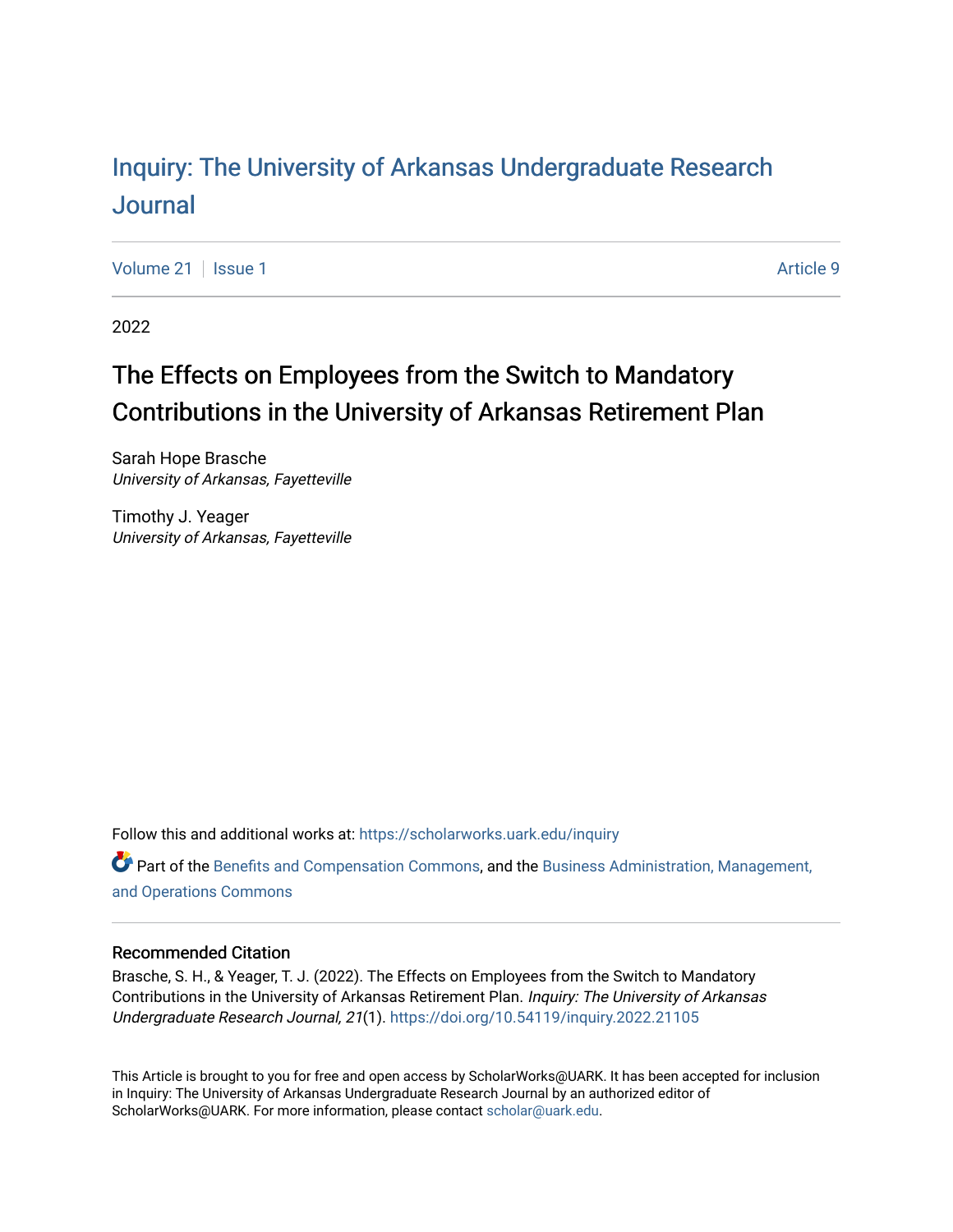## **The Effects on Employees from the Switch to Mandatory Contributions in the University of Arkansas Retirement Plan**

## **Sarah Hope Brasche** (shbrasch@uark.edu) *Faculty Advisor –* **Dr. Timothy J. Yeager** [\(tyeager@walton.uark.edu\)](mailto:tyeager@walton.uark.edu)

*Sam M. Walton School of Business, University of Arkansas, Fayetteville, AR 72701* 

## **Abstract**

After the 2016 fiscal year, the University of Arkansas Retirement Plan instituted mandatory contributions for full-time employees, presumably to boost retirement savings among those least prepared for retirement. Mandatory contributions began at 1% in fiscal-year 2017 and increased annually to 5% in fiscal-year 2022. This change may have harmed employees with tight budget constraints who wish to contribute less than the minimum contribution rate. At the same time, it may have helped those who were saving less than their optimal amount due to behavioral biases. We surveyed employees at the University of Arkansas campus to assess the effects from the change to mandatory contributions and received 171 responses. Our main findings are that most respondents are unaffected by the change to mandatory contributions; a small minority are unsatisfied with the change; average contribution rates increased for all full-time employees, especially staff; a small percentage of staff, but no faculty, may have been harmed by the change; and a larger percentage of staff and faculty may have been helped. These results, however, must be interpreted with caution because they are limited by a relatively small sample size that is not representative of the employee composition at the University of Arkansas. For more robust results, a much larger survey is needed that reaches across all campuses of the University of Arkansas System to accurately assess the effects on employees from mandatory contributions.

**Keywords**: retirement savings, mandatory contributions, behavioral biases, inertia, loss aversion, present bias, budget constraints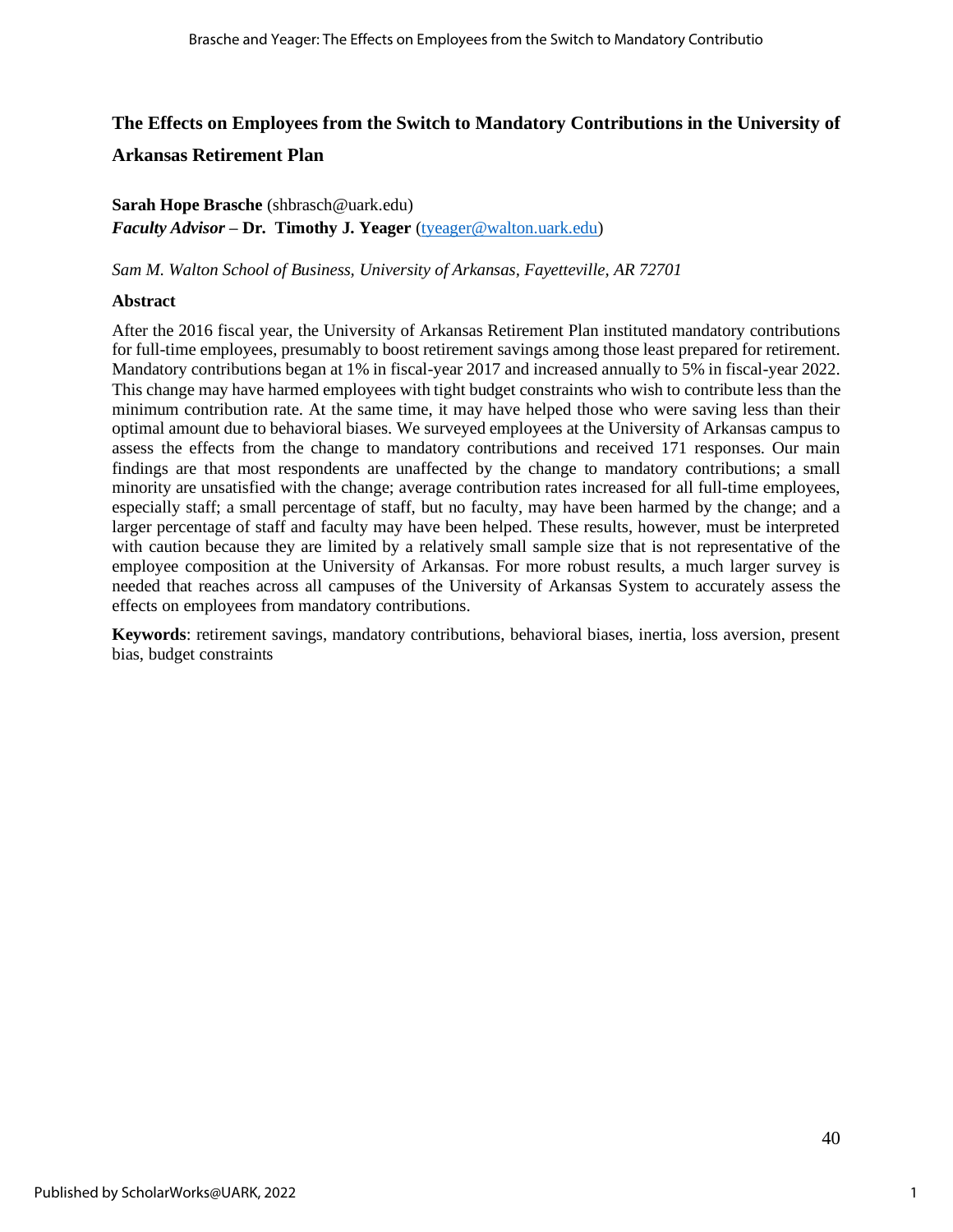## **Profiles of the Authors**



**Sarah Brasche** graduated from the University of Arkansas cum laude in May of 2021 with a Bachelor of Science in Business Administration. Brasche is currently continuing her studies at Arkansas as a graduate student pursuing a Master of Science in Agricultural Economics and an International Master's of Rural Development. Brasche will complete her graduate program in 2023 with goals to work in rural community development.



**Dr. Timothy J. Yeager** is Professor of Finance and holds the Arkansas Bankers Association Chair in Banking at the University of Arkansas. His responsibilities include teaching, research, and outreach to Arkansas bankers. Prior to joining the University in 2006, Dr. Yeager was an Assistant Vice President in the Bank Supervision and Regulation unit of the Federal Reserve Bank of St. Louis. His articles have been published in several banking and finance journals, and his work has been featured in national newspapers and select trade publications. Dr. Yeager received his Ph.D. in Economics in 1993 from Washington University.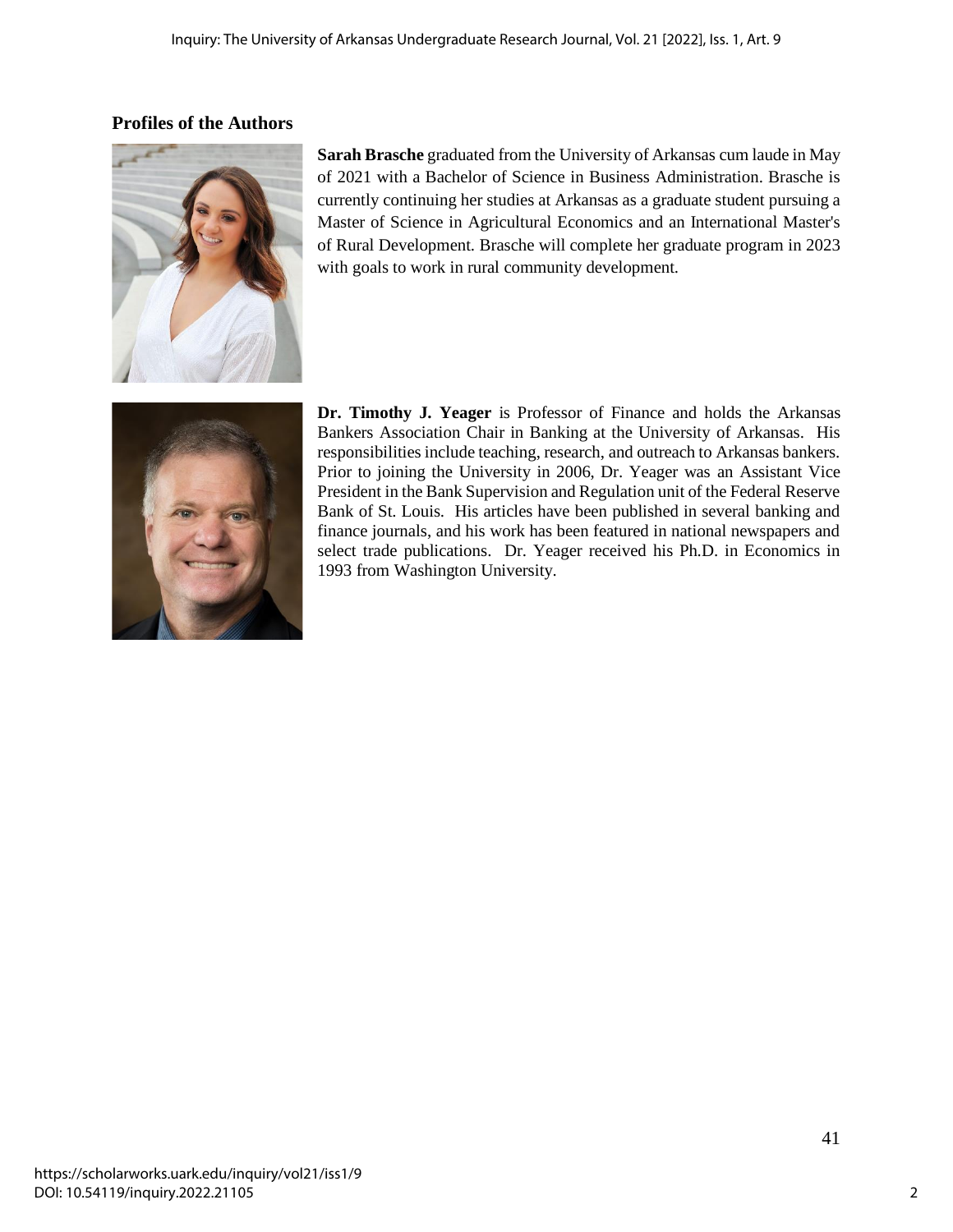#### **Introduction**

Many Americans either contribute too little or wait too long to save for retirement, which forces them to live on a fraction of their income earned before retiring. A 2019 survey from the National Institute on Retirement Security (Oakley & Kenneally, 2019) shows that 75% of Americans believe there is a retirement crisis, and millennials are the most concerned about their financial security in retirement. Another report from the National Institute on Retirement Security (Rhee, 2013) estimates that 45% of working-age households have no retirement account assets, 92% do not meet conservative savings targets for their age and income, and only 52% of working-age households participate in a workplace retirement plans. In addition, the National Retirement Risk Index published by the Center for Retirement Research at Boston College shows that 49% of households in 2019 were at risk of not being able to maintain their preretirement standard of living in retirement. (Munnell, Chen, & Siliciano, 2021)

Saving too little for retirement can either be a rational (optimal) or irrational (suboptimal) decision. All households are budget constrained to some extent, meaning they must choose a savings rate that balances current consumption versus future consumption in retirement. Those who are severely budget constrained may not have the ability to contribute to retirement at all beyond Social Security taxes because they need all their disposable income for present day consumption. Others may choose to divert some of their income for retirement even though they know the amount is insufficient to fund the retirement lifestyle they would prefer. Others have the income that allows them to save enough to live comfortably in retirement. If these decisions are made with careful thought and with the best information available, then such savers are acting rationally. They are optimizing their retirement savings, even if it means not saving at all or saving too little to be prepared for retirement.

In contrast, an individual or household can irrationally choose to save too little for retirement, which leads to a suboptimal outcome. A behavioral bias exists when an individual makes a less-than-optimal decision given the available information because of a bias in the decision making. Three behavioral biases can lead people to voluntarily save too little even though they would prefer to save more. The first bias is *inertia*. Many people realize they need to increase saving for retirement, but they procrastinate until nudged or forced to do so. Second is *loss aversion* where the perception of a loss of a certain amount hurts more than the pleasure derived from an equal gain. This bias prevents some people from increasing their retirement saving because the intense pain of seeing their paycheck go down outweighs the pleasure of equal financial returns in the future. A purely rational decision would lead these people to save more. The third bias is *present bias*. People acknowledge a need to save more and may even make a non-binding pledge to doing so in the future, but as the future draws nearer, their preference for consumption in the present becomes increasingly stronger, which ultimately overcomes their desire to save. People with strong present bias have low self-discipline in the present moment.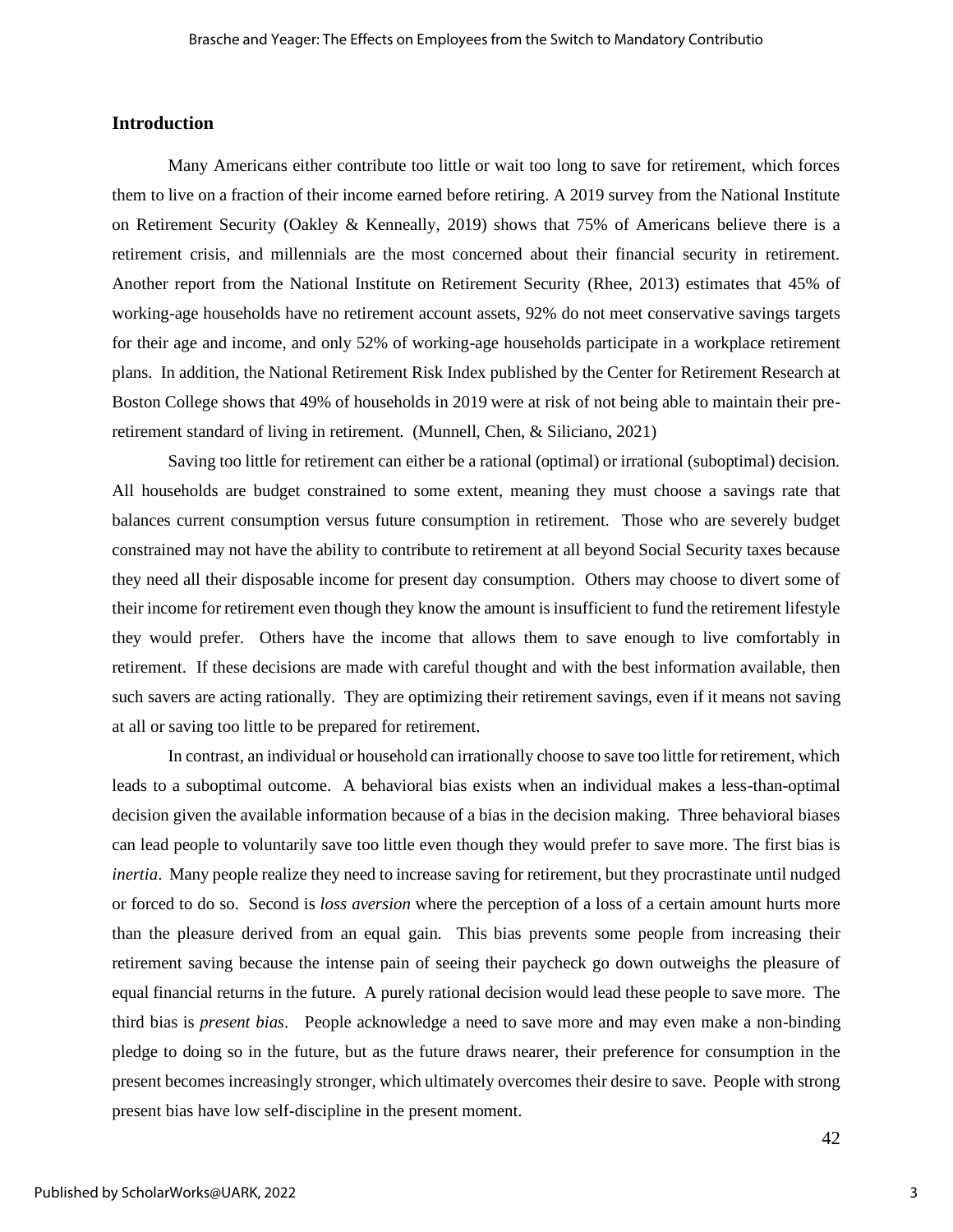After the 2016 fiscal year (FY), which ended June 30, 2016, the University of Arkansas enacted changes to the retirement plan, presumably to address low savings rates among some employees.<sup>1</sup> Beginning in 2017, the University of Arkansas Retirement Plan required all full-time employees to make a mandatory retirement contribution of 1% of salary. This contribution rate increased by one percentage point every fiscal year to 4% in 2020. The final increase to 5% was originally planned for 2021, but the university delayed that increase one additional year with the onset of COVID-19. As of July 1, 2021 (FY 2022), employees must contribute the minimum rate of 5%. The university matches employee contribution rates up to a maximum of 10%, so full-time employees that contribute the minimum rate in 2022 have a combined saving rate of 10% of their income, a large increase relative to those that chose not to participate in the program prior to 2017.

The change to mandatory contributions may have harmed some employees while making others better off. The main concern with mandatory contributions is that they harm individuals with tight budget constraints who wish to contribute less than the minimum contribution rate. Mandatory contributions are harmful to such employees because the reduction in utility from the decline in current consumption outweighs the increased utility from the additional retirement savings. These employees would view the minimum rate as too high, leading to suboptimal savings because they are unable to reduce the contribution rate to the rational rate they would choose without the mandate.

On the other hand, mandatory contributions may have benefitted some employees because behavioral biases prior to the change in the retirement plan caused them to have suboptimal savings rates that were too low.<sup>2</sup> For those with inertia, the rollout of the new plan may have raised awareness among the procrastinators to actively choose a more optimal contribution rate. Even if they did not take explicit action, the increase in the savings rate from mandatory contributions may have brought them closer to their optimal contribution rate. For employees with intense loss aversion, an increase in mandatory contributions would force them to save more optimally. With employer matching and tax benefits, a 1% increase in the contribution rate leads to an increase in savings of more than 2%. Finally, mandatory contributions would force those with present bias to make a more optimal trade-off between current consumption and future consumption by overcoming their inability to make a rational decision in the present moment. In sum,

<sup>&</sup>lt;sup>1</sup> The University of Arkansas fiscal year begins July 1 of the preceding calendar year and ends June 30 of the current calendar year. For example, FY2020 began July 1, 2019 and ended June 30, 2020. Reference to a year in this report is to the fiscal year.

<sup>&</sup>lt;sup>2</sup> Apart from behavioral biases, some employees wishing to maximize their retirement savings may have benefited from mandatory contributions due to an easing of regulatory constraints. Employees who were previously unable to save at their optimal rates due to Internal Revenue Code  $402(g)$ , which limits the amount of elective deferrals a participant may exclude from taxable income, would have benefitted because required contributions are exempt from 402(g), which effectively raises the contribution limit. Analysis of this effect, however, is beyond the scope of our paper.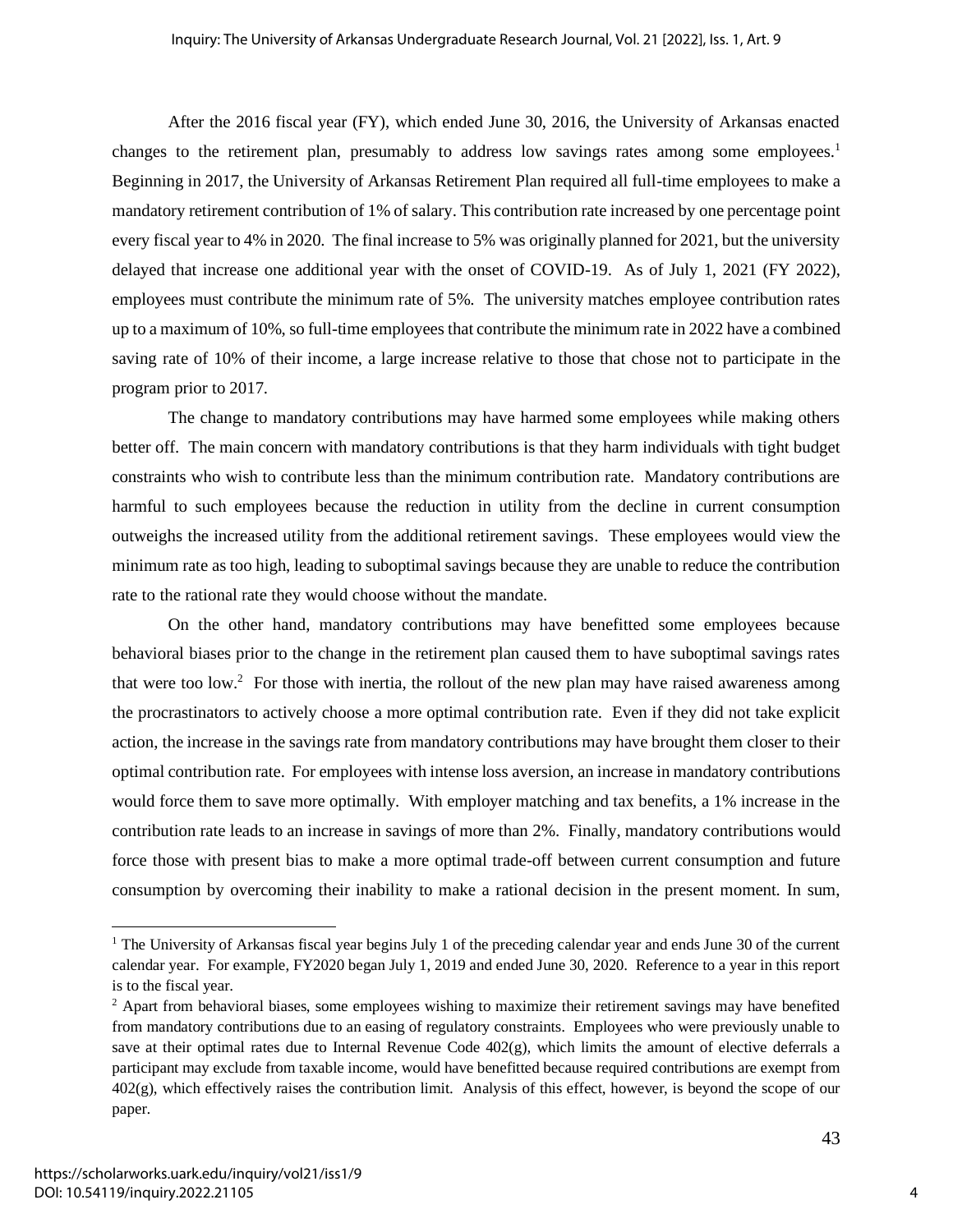mandatory retirement savings can increase saving rates to more optimal levels for many employees because it nudges or forces them to overcome at least partially each of these three biases.<sup>3</sup>

We document the effects on full-time employees from the changes to the University of Arkansas Retirement Plan. We designed and conducted a survey (see Appendix A) of full-time employees at the University of Arkansas.<sup>4</sup> The survey tracks annual contribution rates between 2016 and 2020 and identifies those that do not believe their retirement savings are optimal either because their contribution rates are too low or too high. Our objectives are to describe the impact of mandatory contributions on employee retirement savings, and to assess the degree to which employees have been helped or harmed. Those that have been harmed are relatively easy to identify because they would be contributing at the minimum rate (4% in 2020) and view their contribution rate in 2020 as 'too high.' Tight budget constraints rather than behavioral biases should account for the belief that their contribution rate is too high. Alternatively, those that have been helped would have increased their retirement contributions between 2016 and 2020, whether voluntarily or by force, because mandatory contributions helped them overcome behavioral biases. These employees would view their contribution rate in 2020 as 'just right,' and they should exhibit strong behavioral biases. Our main findings are the following:

- 1. Most survey respondents are unaffected by the switch to mandatory contributions. Of the 102 respondents that were employed prior to the change and reported all five years of contribution rates, 72% (92% of faculty and 59% of staff) contributed 10% or more to their retirement account in Fiscal Year 2020.
- 2. A large majority of respondents (89%) are either satisfied or indifferent to the change to mandatory contributions. Just 7% of faculty, and 15% of staff are not satisfied with the changes. In addition, 75% of faculty, and 64% of staff agree they are adequately prepared for retirement given their current contribution rates. However, a sizable minority of staff (28%) disagree with this viewpoint.
- 3. Average contribution rates increased for all full-time employees, especially staff, after the switch to mandatory contributions. The average contribution rate for staff increased by 100 basis points to 8.2% between 2016 and 2020. We estimate that the average staff member at the University of Arkansas in 2020 increased annual retirement contributions by \$1,266 including the employer match relative to the contributions they would have made without the switch to mandatory contributions. The average contribution rate for faculty increased by 30 basis points to 10.1%.

<sup>&</sup>lt;sup>3</sup> These same behavioral biases could also lead to contribution rates that are too high. An employee may set a contribution rate of 10%, for example, but then a spouse is laid off, and inertia prevents the employee from reducing the contribution rate. However, if the optimal contribution rate is equal to or greater than the minimum required rate, the change to mandatory contributions has no effect. If the minimum required rate is binding, the harm to the employee results from budget constraints rather than behavioral biases.

<sup>4</sup> The survey received University of Arkansas IRB approval June 4, 2020 with Protocol # 2002247755.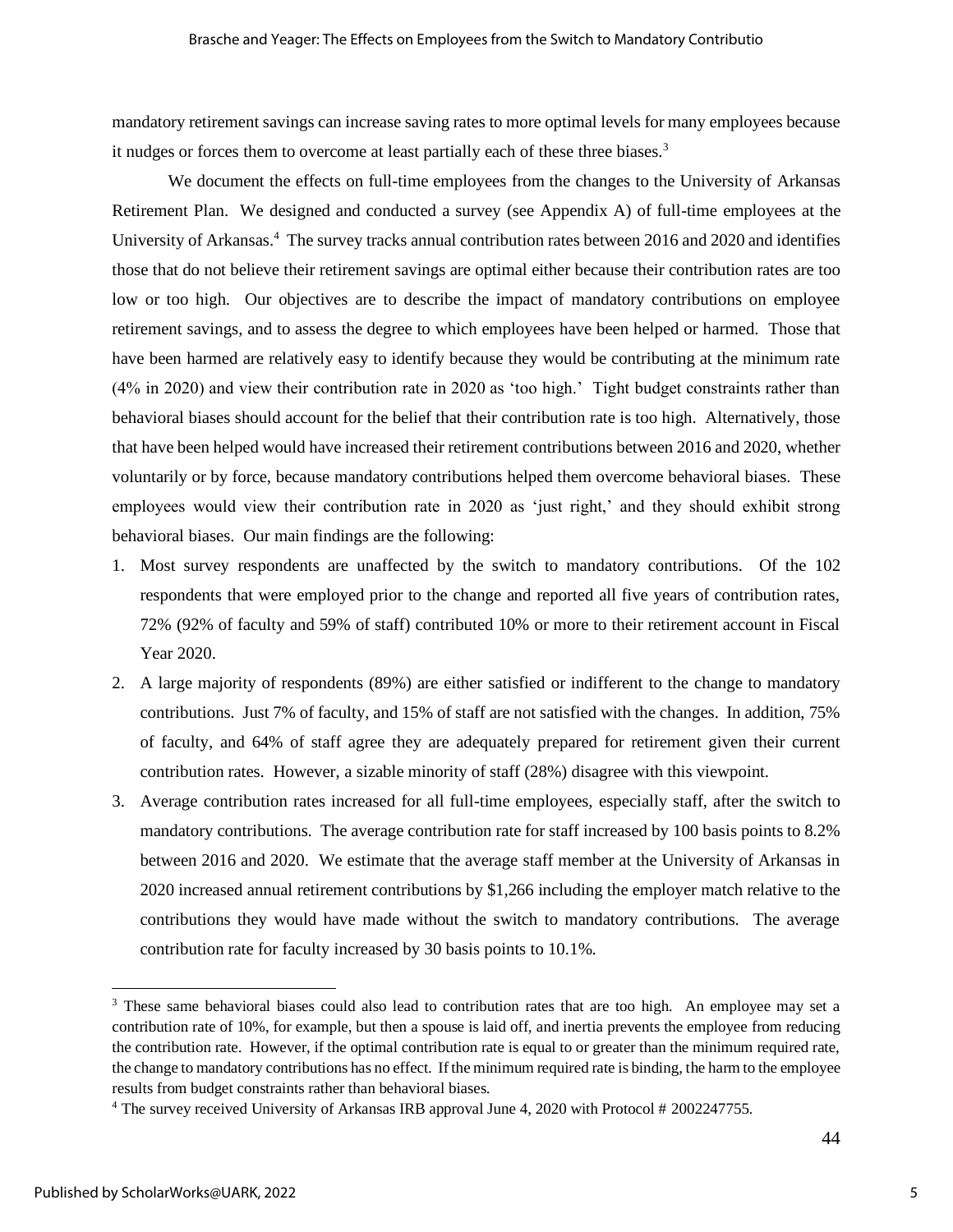- 4. A small percentage (3.5%) of staff, but no faculty, may have been harmed by the switch to mandatory contributions. These staff respondents perceive their 2020 contribution rate of 4% (the minimum) as 'too high.' They exhibit tight budget constraints and present bias. The power of statistical testing, however, is too weak to confirm these results.
- 5. A much larger percentage of staff (16%) and faculty (11%) may have been helped by the switch to mandatory contributions. These respondents increased their contribution rates at some point between 2016 and 2020 either voluntarily or by force, and they view their contribution rates in 2020 as 'just right.' These employees exhibit signs of inertia and present bias, and the staff also exhibit signs of loss aversion. Again, the power of statistical testing is too weak to confirm these results.

The results of this study must be interpreted with caution because they are limited by a small sample size. The 172 total responses may be insufficient to draw statistically significant inferences from a population of 4,593 full-time employees.<sup>5</sup> This problem is exacerbated even further by the few respondents that were harmed by the change to mandatory contributions. Just three respondents reported that their contributions rates were too high. A statistically reliable sample would require at least a ten-fold increase in the number of staff surveyed.

A second concern is that the survey respondents are not representative of the employee composition at the University of Arkansas. Roughly 10% of university employees work in the Sam M. Walton College of Business, but 62% of the respondents work there, so the results disproportionately represent Walton College employees. This disconnect results from our inability to solicit responses from all full-time employees via email. The survey was released in the summer of 2020, but we were able to email the survey only to Walton College employees. To reach employees in other colleges, the survey announcement was posted on the University's online Newswire publication, but this indirect approach sharply reduced the response rate. The primary concern from the disproportionate representation of business school respondents is that the average faculty salary in the college is higher than the average faculty salary in other colleges. The bias arising from staff responses should be much smaller because average staff salaries are more equal across the campus. A much larger survey is needed that reaches across all campuses of the University of Arkansas System to accurately assess the effects on employees from mandatory contributions.

## **Hypotheses**

In this section, we state the hypotheses and describe the theory for why the implementation of mandatory contributions may have helped or harmed certain employees.

6

45

<sup>5</sup> University of Arkansas Quick Facts, accessed March 2021 at https://www.uark.edu/about/quick-facts.php.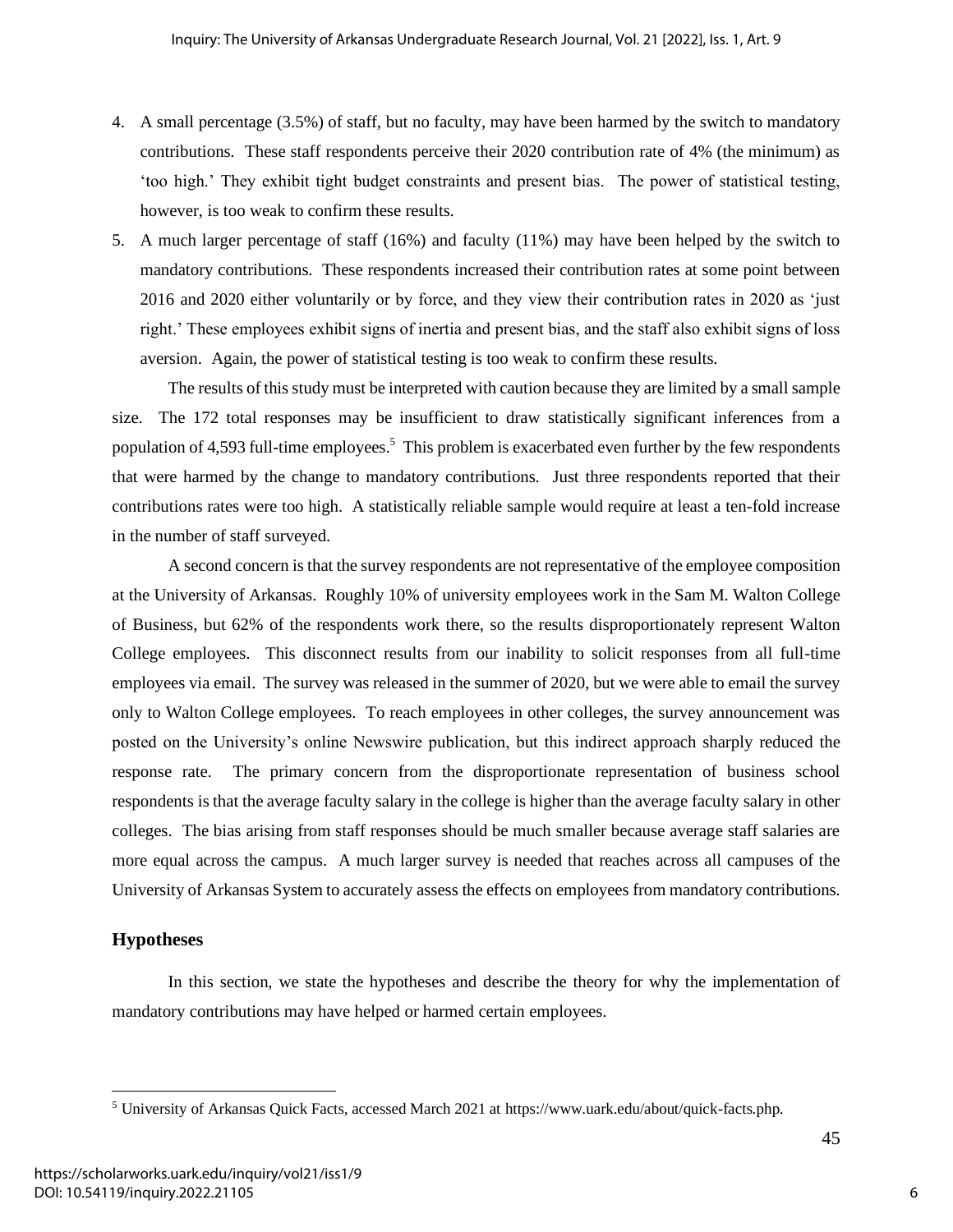*Hypothesis 1: The switch to mandatory contributions in the University of Arkansas Retirement Plan has made some employees better off because mandatory contributions nudged or forced them to overcome behavioral biases that led to savings rates that were lower than optimal.*

Three behavioral biases can lead to suboptimal contribution rates that are lower than the optimal rate (Thaler & Sunstein, 2009; Thaler, 2015).

- 1. *Inertia*. People with inertia know they need to save more or start saving "soon" for retirement, but they procrastinate and may not act until nudged or forced to do so. Benartzi and Thaler (2013) state that almost a quarter of employees with access to an employer-sponsored plan fail to join. Madrian and Shea (2001) find that after companies switch to automatic enrollment from affirmative enrollment, participation in the retirement program is much higher, and many participants stick with the default contribution rate chosen by the company. Consequently, University of Arkansas employees with low savings rates driven by high inertia will benefit from the increase in mandatory contributions.
- 2. *Loss aversion*. People hate to see their paychecks go down, which happens when the retirement saving rate increases. Loss aversion means that an individual feels the pain from the loss of \$1 more than the joy from a gain of \$1. Although most people experience loss aversion to some extent, the loss aversion required to forego matching contributions must be at least 2 to 1 because an additional \$1 reduction in the paycheck is offset by \$2 in savings. Moreover, the gain to loss ratio may be greater than two-toone because the additional savings reduces current taxes because the savings are tax deferred. Consequently, those forced to overcome loss aversion due to mandatory contributions will benefit financially in the long run.
- 3. *Present bias*. Although people differ in their intertemporal consumption preferences, the preferences of those with present bias change quickly as the future draws nearer. The behavioral effect is that people have more self-control when they make binding decisions now regarding actions they will take in the future rather than making decisions about the future only in the present. Planning to save money in the future is an easy thought, but actually increasing the savings rate in the present moment is much harder. People with strong present bias have less self-control to delay consumption when forced to make the choice, so they should benefit from a mandatory contribution retirement plan that boosts savings.

Regardless of the source of the bias, the survey respondents that benefitted from the program change would have increased their retirement contributions between 2016 and 2020, and they would view their contribution rate in 2020 as just right. They should also exhibit strong behavioral biases after controlling for budget constraints.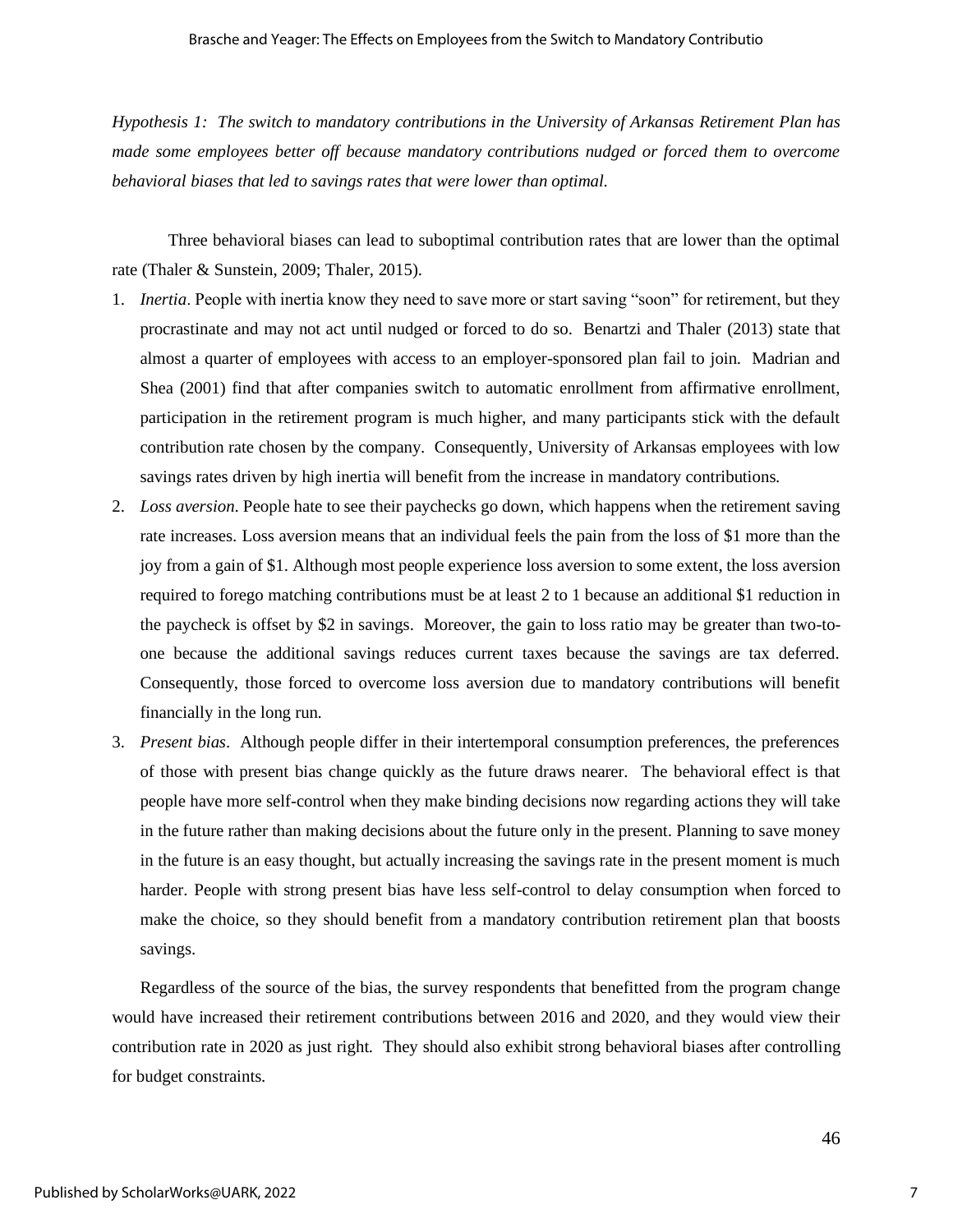*Hypothesis 2: The switch to mandatory contributions in the University of Arkansas Retirement Plan has made employees that are severely budget constrained worse off because their contribution rates are too high and cannot be lowered to the optimal rate. The disutility of the reduction in current consumption exceeds the utility of the additional savings*.

Many people use their entire paycheck to purchase necessities and they have no desire to shift disposable income into retirement savings because the reduced consumption is painful and outweighs the future monetary gains in retirement. Mandatory contributions make these people worse off. These individuals would view their required contribution rate as too high, contribute the minimum rate to the retirement plan in 2020, and exhibit tight budget constraints after controlling for behavioral biases.

One alternative to mandating participation in retirement plans is to encourage employees to join the plan or increase contribution rates through social (peer) comparisons. The evidence, however, is mixed. Raue, D'Ambrosio, and Coughlin (2020) find support for upward social comparisons (comparing the saver to peers with more/better savings). Participants in an experiment who were told that their savings decision were poor in the first round were more likely to change their savings rates, and to revise them upward more than those categorized as better performers. Gunaratne and Nov (2015) also find that social comparison can improve an individual's asset allocations, but receiving advice from an expert is a more effective approach. Finally, a field experiment of a 401(k) plan provided peer information to randomized recipients that did not participate in the plan (Beshears, Choi, Laibson, Madrian, & Milkman, 2015). The information presented either the fraction of coworkers participating in the plan or the fraction contributing at least 6% to the plan. The upward social comparisons, however, led to a decrease in retirement savings of the nonparticipants.

#### **Summary Statistics**

In this section, we present key summary statistics from the survey, first for all respondents and then separately for faculty and staff. We assess employees' perceptions of the retirement plan and examine the prevalence of behavioral biases and budget constraints.

#### All Respondents

The survey solicitation received 172 responses from full-time employees at the University of Arkansas where at least one question was answered. The number of responses to a particular question varies depending on how many respondents chose to answer that question. The first several questions gather demographic information shown in Figure 1. Of the respondents, 62% are female and 93% are white. By job classification, 54% are staff, 41% faculty, and 5% administrators. The most common age

8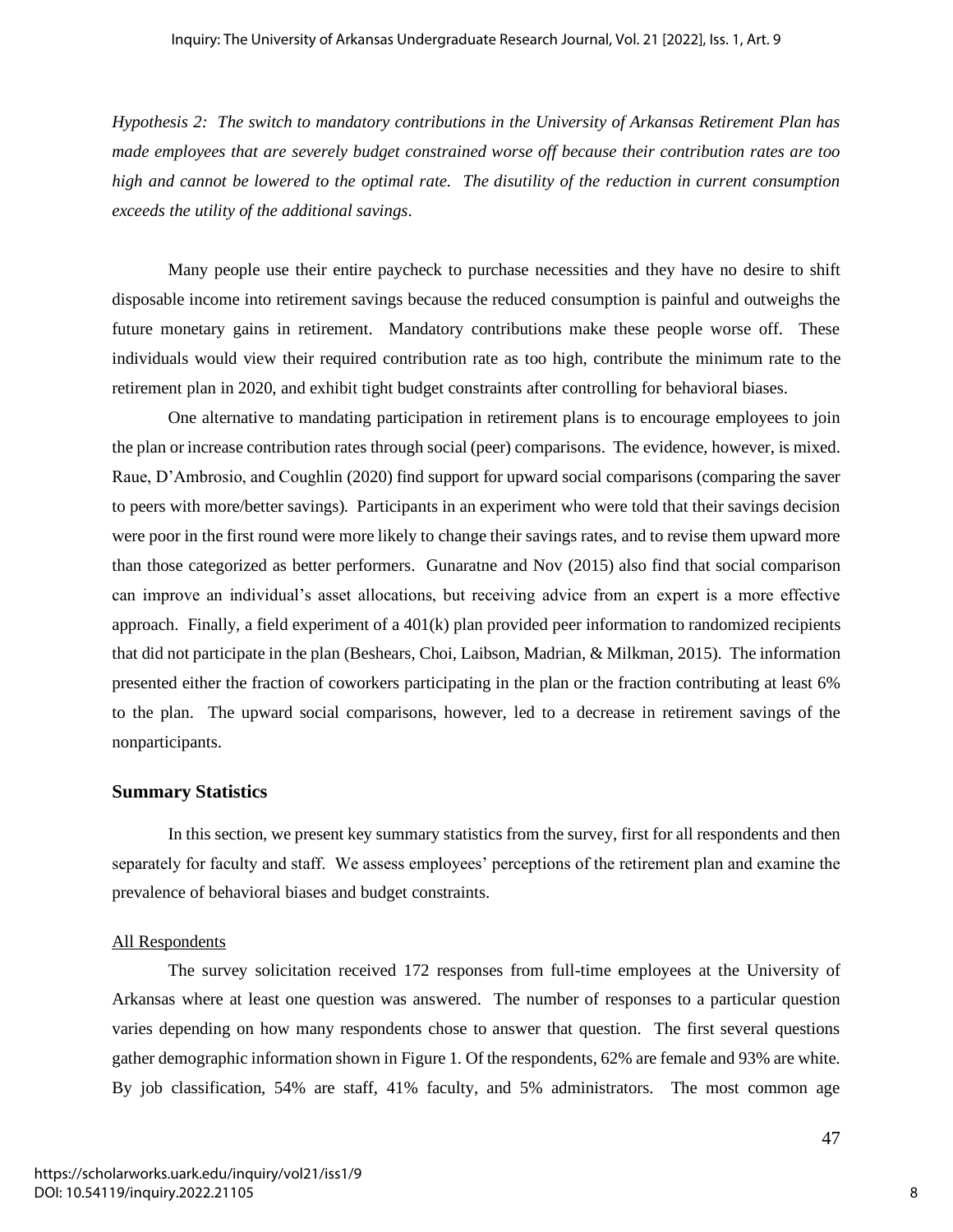concentration is 51-60 at 28% of all responses, followed by 31-40 at 24%. The least common age group is those less than 30 years of age (9%). A majority (63%) of respondents work in the Sam M. Walton College of Business, reflecting easier survey access to business school employees. Finally, most respondents (65%) began full-time employment before 2017 meaning they were employed prior to the retirement plan's change to mandatory contribution. Another 5% started in 2017, and roughly 10% started each year from 2018 to 2020.



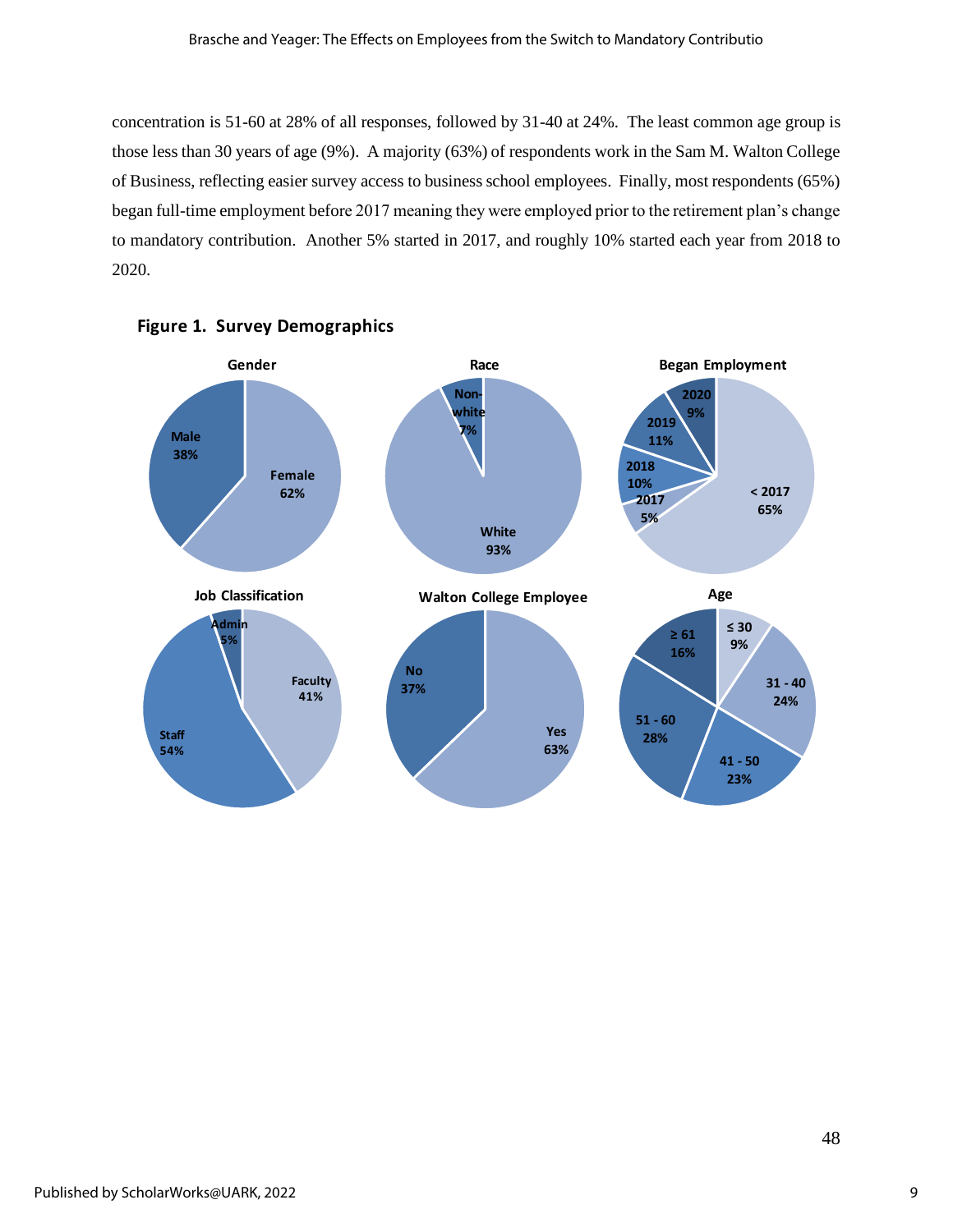|                          |             |              | Tubic 1. Dummur y Diamones by 000 Chassineation |             |            |           |
|--------------------------|-------------|--------------|-------------------------------------------------|-------------|------------|-----------|
| Gender                   | $\mathbf N$ | Male         | Female                                          |             |            |           |
| Faculty                  | 78          | 56%          | 44%                                             |             |            |           |
| <b>Staff</b>             | 91          | 23%          | 77%                                             |             |            |           |
| Age                      | $\mathbf N$ | $\leq 30$    | $31 - 40$                                       | $ 41 - 50 $ | $51 - 60$  | $\geq 61$ |
| Faculty                  | 72          | 4%           | 18%                                             | 25%         | 28%        | 25%       |
| <b>Staff</b>             | 89          | 13%          | 29%                                             | 20%         | 28%        | 9%        |
| Income                   | N           | $<$ \$25 $K$ | \$25K-50K                                       | \$50K-75K   | \$75K-100K | > \$100K  |
| Faculty                  | 78          | 1%           | 6%                                              | 10%         | 13%        | 69%       |
| <b>Staff</b>             | 91          | 2%           | 58%                                             | 21%         | 14%        | 4%        |
| Little Disposable Income |             | N            | Agree                                           | Indifferent | Disagree   |           |
| Faculty                  |             | 73           | 12%                                             | 18%         | 70%        |           |
| Staff                    |             | 85           | 51%                                             | 6%          | 44%        |           |

#### Faculty and Staff

We report several summary statistics separately for faculty and staff because gender, age, income, and education are quite different, which could affect contribution rates and budget constraints. Given the low number of responses by administrators (9) and their similarity with faculty profiles, we aggregate the two groups throughout the study and refer to them collectively as 'Faculty.'<sup>6</sup>

Table 1 presents select summary statistics of the survey respondents by job classification. The majority of faculty (56%) are male, but 77% of staff are female. Faculty are older than staff on average; 25% of faculty are older than 60 years of age compared with 9% of staff. In addition, 22% of faculty are less than 40 years of age relative to 42% of staff. Most staff (58%) earn between \$25,000 and \$50,000 in annual income while most faculty (69%) earn \$100,000 or above. Given this wide pay gap, a decrease in take-home pay from mandatory contributions will harm staff more than faculty, and staff are more likely than faculty to be budget constrained. Half the staff, but just 12% of faculty agree with this statement: "After paying for necessities each month I have very little disposable income."

<sup>6</sup> Relative to staff, faculty profiles are more like administrator profiles on most measures. On average, faculty and administrators have similarly high contribution rates. Both groups are older than staff, more likely to be male, and have much higher incomes. Interestingly, faculty and staff are more similar to one another in their behavioral bias measures than they are to administrators. Administrators tend to procrastinate more, but they are less prone to loss aversion and present bias.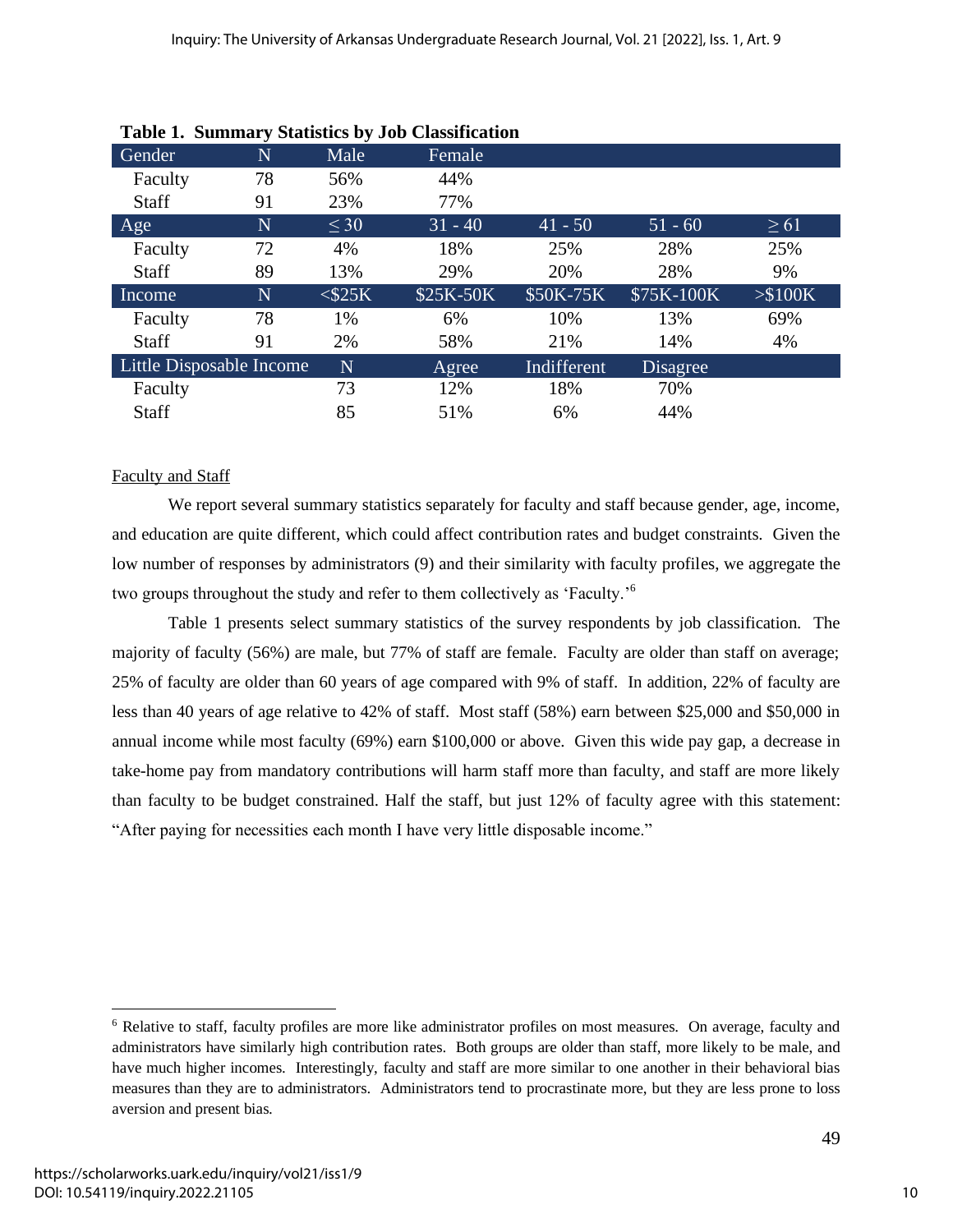

**Figure 2. Percentage of Respondents by Contribution Rate, 2016-2020**

Most respondents take full advantage of the employee matching benefit provided by the university retirement plan. Figure 2 displays the percentage of staff and faculty, respectively, by contribution rate buckets for the years 2016 through 2020. Nearly all faculty (96%) and a majority of staff (63%) contributed at least 10% (the maximum rate for employer matching) to their retirement accounts in 2020. A significant minority of staff, however, contribute the minimum to the retirement plan. In 2016, the year before the introduction of mandatory contributions, 10% of staff respondents did not participate in the retirement plan. A similar percentage contributed the minimum rate through 2019, but the number jumped sharply to 17% in 2020 when the minimum rate was 4%. That jump, however, is misleading because it ignores the percentage of respondents in prior years that had contribution rates less than or equal to 4%. In 2016, for example, 22% of staff respondents had contribution rates of 4% or less, five percentage points higher than the 17% of respondents in 2020. **Figure 3. Average Contribution Rates Figure 4. Change Between 2016 and 2020**<br>**Figure 3. Average Contribution Rates Figure 4. Change Between 2016 and 2020** 



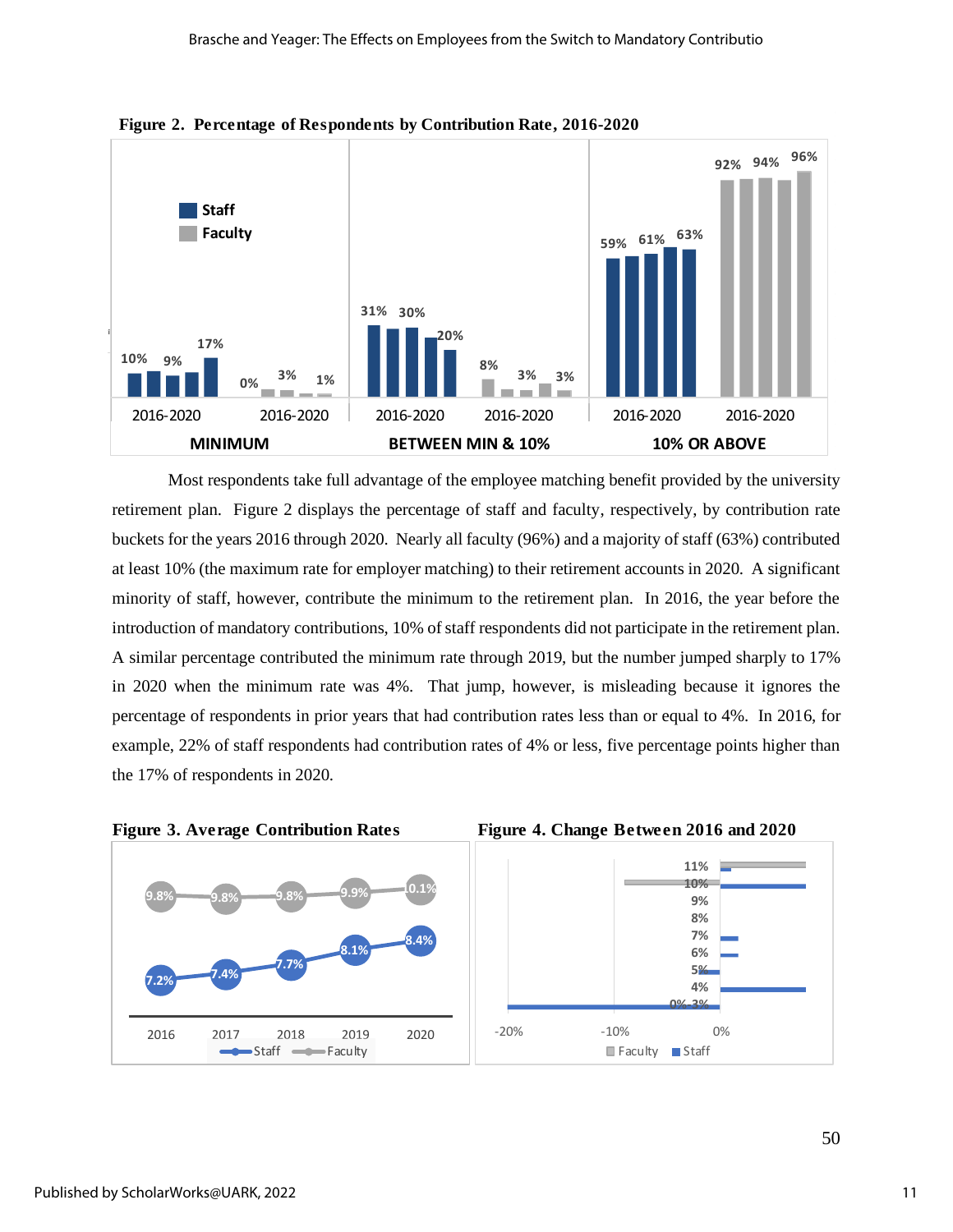Mandatory contributions have led to higher average retirement savings rates. Figure 3 plots the average contribution rates by year of faculty and staff, respectively, that were employed prior to 2016. The average contribution rate for faculty increased by 30 basis points between 2016 and 2020 to 10.1% while the average rate for staff increased by 120 basis points to 8.4%.<sup>7</sup> Assuming that the contribution rates and income brackets of the respondents are representative of the 3,300 full-time staff as a whole, we estimate that the average staff member at the University of Arkansas who earned a salary in 2020 of \$52,709, increased retirement contributions by \$633, which was matched by an additional \$633 for a total increase of \$1,266 relative to retirement contributions that would have occurred if the switch to mandatory contributions did not occur. (See Appendix B for the details of this computation.)

Figure 4 shows why retirement contributions increased between 2016 and 2020. The figure plots the change between those years in the percentage of respondents hired prior to 2016 that selected a particular contribution rate. The increase in the average contribution rate by faculty resulted primarily from a shift in contributions of 10% to contributions greater than 10%. The share of faculty contributing 10% declined by 4 percentage points while the share contributing more than 10% increased by 6 percentage points. The increase by staff, in contrast, resulted primarily from a shift in contribution rates of 3% or less to contribution rates of 4% and contribution rates of 10% or above. The share of staff contributing 3% or less declined between 2016 and 2020 by 20 percentage points, while the share contributing 4% increased 10 percentage points. In addition, the share contributing 10% or more increased by 8 percentage points.<sup>8</sup>



<sup>7</sup> When all staff respondents are included regardless of the year they began employment, the increase in the average contribution rate between 2016 and 2020 is 100 basis points to 8.2%.

<sup>8</sup> The share of all staff respondents contributing 3% or less declined by 20 percentage points between 2016 and 2020, while the share contributing 4% increased by 15 percentage points, and the share contributing 11% or more increased by 4 percentage points.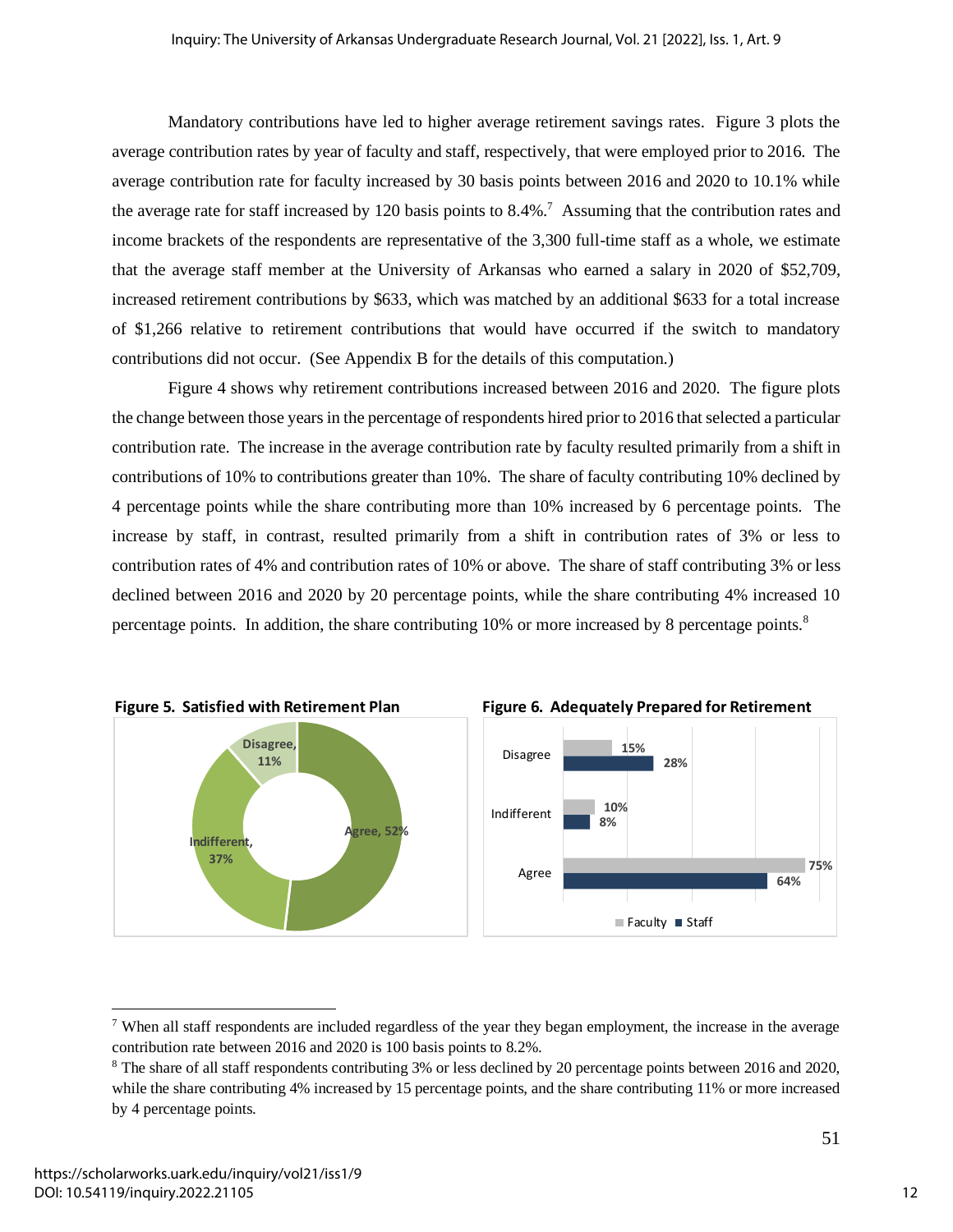#### Perceptions of the Retirement Plan

Several survey questions asked all respondents their perceptions of the retirement program. As Figure 5 shows, a large majority of full-time employees (89%) are either satisfied or indifferent to the change to mandatory contributions. Just 7% of faculty, and 15% of staff are not satisfied with the changes. In addition, Figure 6 shows that 76% of faculty, and 63% of staff agree they are adequately prepared for retirement given their current contribution rates. However, a sizable minority of staff (29%) disagree with this viewpoint.

The switch to mandatory contributions is correlated with an increase in the percentage of employees who believe their contribution rates are 'just right.' As shown in Figure 7, the share of faculty that perceived their contribution rates to be just right increased from 64% in 2016 to 76% in 2020. Similarly, the share of staff that perceived their contribution rates to be just right increased from 64% to 69%. A minority of respondents, however, perceive their contribution rates as too high or too low. Nearly one-quarter of faculty and 28% of staff view their contribution rates in 2020 as too low. In addition, 3% of staff (3 respondents) view their contribution rate as too high. These employees are the ones that may be hurt by the change to mandatory contributions.





#### Behavioral Biases

Behavioral biases could lead to suboptimal contribution rates that are too low. Employees hired before the change to mandatory contributions may have been saving less than they desired, and this change either encouraged or forced them to increase contribution rates to save more optimally. We present summary statistics for evidence of inertia, loss aversion, and present bias.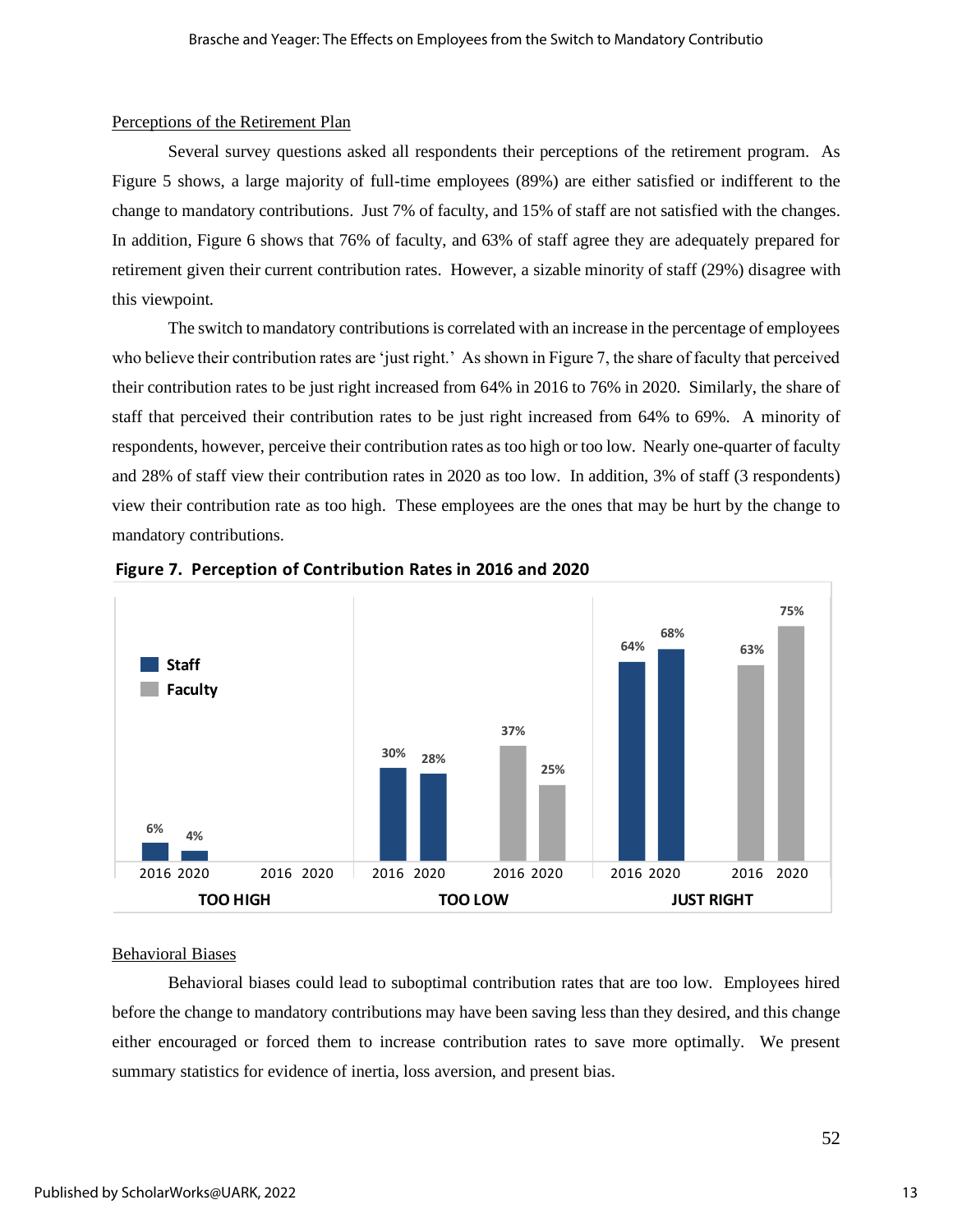Two survey questions address a respondent's degree of inertia. Figure 8 shows that 37% of staff respondents and 32% of faculty agree that they procrastinate making financial decisions. However, Figure 9 shows that just 6% of all respondents disagree with the statement "I make a conscious effort to make the best decision on my contribution rate," suggesting that inertia may not be prevalent. Responses by faculty and staff are similar for this question.





Loss aversion could be contributing to low and suboptimal contribution rates for staff. Two-thirds (107) of all respondents pay attention to the section on their paycheck showing retirement contributions. Of those respondents, as shown in Figure 10, eleven staff (19%) but just two faculty (4%) view the contribution as a reduction from their paycheck rather than an addition to their retirement savings.

Present bias does not seem to be an important bias among the respondents. To calculate effects from present bias, we use the methodology used by Ameriks et al. (2007) where present bias is measured using with the expected-ideal (EI) gap. Respondents are asked about a hypothetical situation in which they receive ten free dinner tickets to any restaurant to use within two years. They first must choose the number they would *ideally* use in each year (Q31). They are then asked how many tickets they actually *expect* to use each year (Q34). The EI gap is computed by subtracting the expected number of tickets used in year 1 by the ideal number of tickets used in year 1. The theory behind this scenario is that those who do have a present bias will choose to use more meal tickets in the first year than their ideal number. A positive EI gap represents a standard problem of overconsumption due to low self-control, and a negative gap corresponds to underconsumption.

When survey respondents were asked about the hypothetical dinner ticket situation, most answered that they would use more tickets in year one rather than year two. However, just 29% stated they would be tempted to use more tickets in year one than initially stated. Moreover, the difference in means of the expected and ideal number of tickets used in year one is less than one whole ticket. This outcome suggests that present bias is not an important reason for suboptimal savings.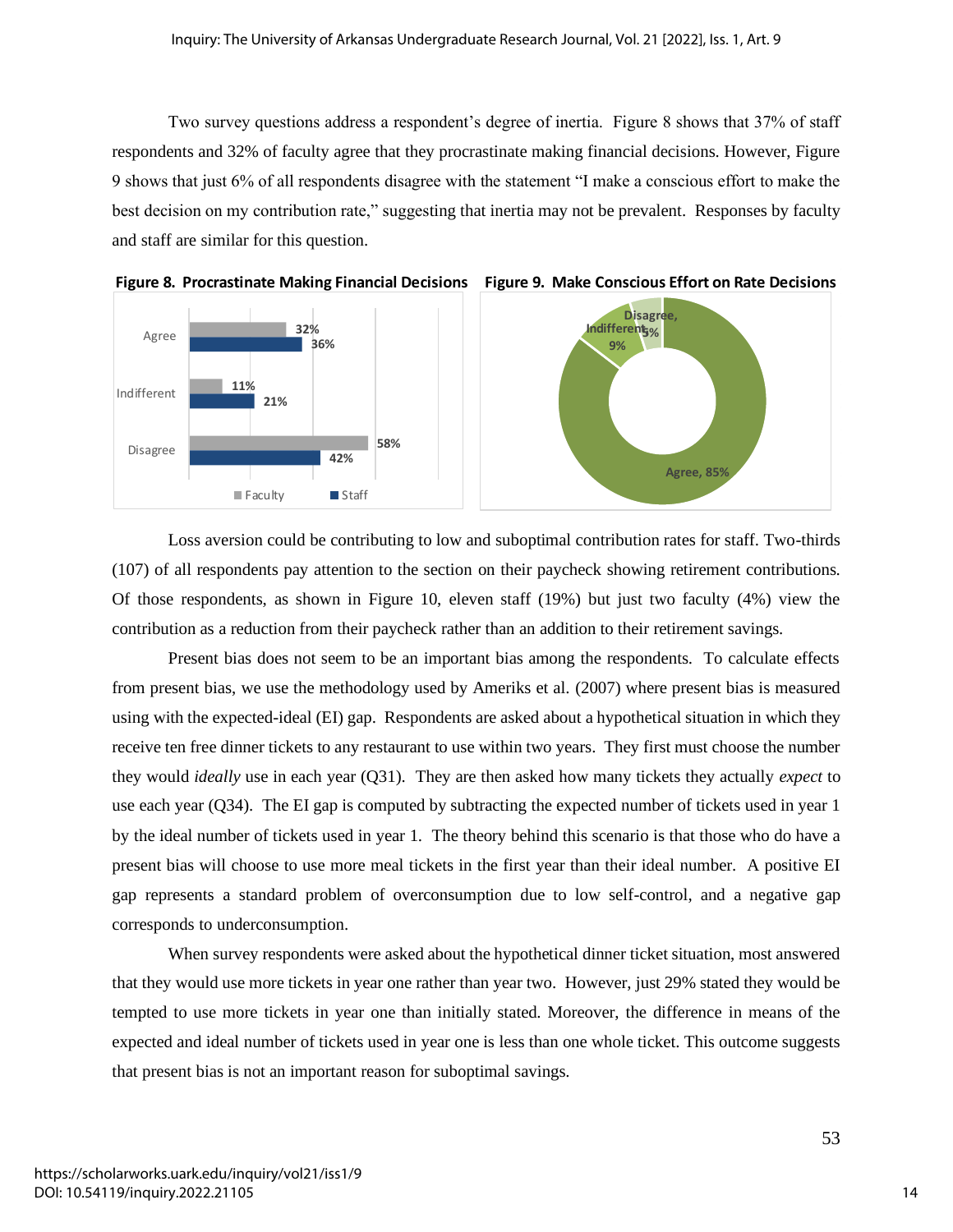

#### Budget Constraints



Budget constraints prevent many staff from achieving their optimal contribution rates. Figure 11 shows that 41% of faculty answered that they would increase their contribution rate if they received a raise beyond the normal increase for cost of living, but an even greater percentage of staff (59%) would do so. Further, just one faculty member (1%) but 14 staff (17%) contributed the minimum rate of 4% in Fiscal Year 2020. Of the staff respondents, 14 of 15 (93%) would contribute 10% if they could afford to do so.

Two additional survey questions assess the effects from budget constraints. The first asks whether respondents agree with the statement "I offset the adverse effect on my budget from mandatory University of Arkansas contributions by contributing less to my other long-term financial savings accounts (Q19)." Once again, as shown in Figure 12, a larger percentage of staff (29%) than faculty (10%) agree that they save less elsewhere. Finally, Table 1 shows that 51% of staff agree that they have little disposable income after paying for necessities each month, while only 12% of faculty agree with that statement. In sum, staff are more budget constrained than faculty.

## **Respondents Most Likely Helped and Harmed**

In this section, we identify the respondents most likely to be impacted (either helped or harmed) by the switch to mandatory contributions. We then use mean differencing to compare their behavioral biases and budget constraints with respondents less likely to be impacted.

| <b>Harmed</b>                                    | <b>Helped</b>                                                                                                             |
|--------------------------------------------------|---------------------------------------------------------------------------------------------------------------------------|
| high                                             | • Contribution rate in 2020 perceived as too $\bullet$ Contribution rate increased between year of<br>employment $& 2020$ |
| • Contribution rate at the minimum $4\%$ in 2020 | • Contribution rate in 2020 perceived as just<br>right                                                                    |
| • Tight budget constraints                       | • Strong behavioral biases                                                                                                |

|  |  |  | Table 2. Profiles of Employees Most Likely Harmed and Helped |  |
|--|--|--|--------------------------------------------------------------|--|
|--|--|--|--------------------------------------------------------------|--|

54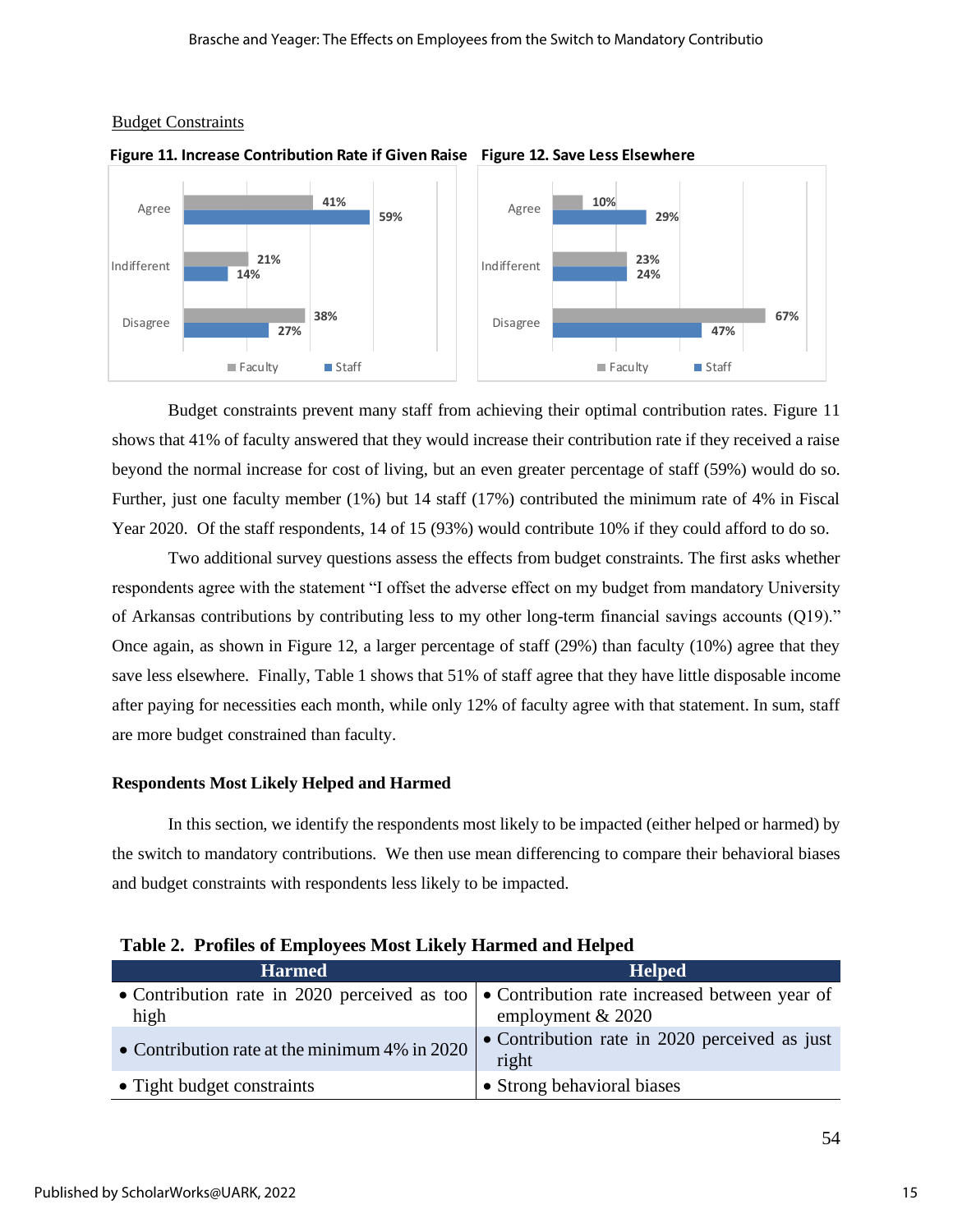Table 2 summarizes the expected employee profiles for each category. Respondents most likely to be harmed by the switch to mandatory contributions perceive their 2020 contribution rate as too high, and their contribution rate in that year is the minimum of 4%. These respondents should exhibit tighter budget constraints than other respondents. Given their awareness that contribution rates are too high, those harmed should be less driven by behavioral biases than other respondents, they should be less prepared for retirement, and less satisfied with the program.

Respondents most likely to be helped are those with strong behavioral biases whose contributions rates increased between their first year of employment<sup>9</sup> and 2020, whether by force or from voluntary decisions. These employees should also perceive their contribution rate as 'just right' in 2020 because the change moved them closer to their optimal rate.<sup>10</sup> We expect these respondents to be more satisfied with the program changes because the increase in the contribution rate, whether forced or voluntary, was perceived positively. Although most of these respondents experienced a reduction in their paychecks, they may still face significant budget constraints because they are more likely to have lower income and contribute at the minimum rate.

For robustness, we also define those helped slightly differently by including only respondents who were employed on or before 2016 (*Helped-2016*). Although this condition reduces the sample nearly in half, these employees were more cognizant of the changes to the retirement plan because they worked often for many years—under the previous rules, which gives them a different reference point than those hired after the change was in effect.

To conduct mean difference testing, we create a set of variables from the survey, most of which are binary. All variables and definitions are listed in Table 3, but we also describe them here for convenience. The behavioral variables used for mean differencing are as follows. Inertia is proxied by *NoEffort* and *Procrastinate*. *NoEffort* equals one for respondents that either somewhat or extremely disagree that they make a conscious effort each year to make the best decision about their retirement contribution rate, and zero otherwise. *Procrastinate* equals one for respondents who either somewhat or strongly agree that they tend to procrastinate making financial decisions. Loss aversion is measured with *Reduction*, which equals one if respondents

<sup>9</sup> Contribution rates from 2016 are used for those who were employed before the switch to mandatory contributions.  $10$  It is also possible that those helped by the change could view their contribution rates as too low if they are budget constrained. Excluding these respondents, however, provides a cleaner identification of behavioral biases and budget constraints.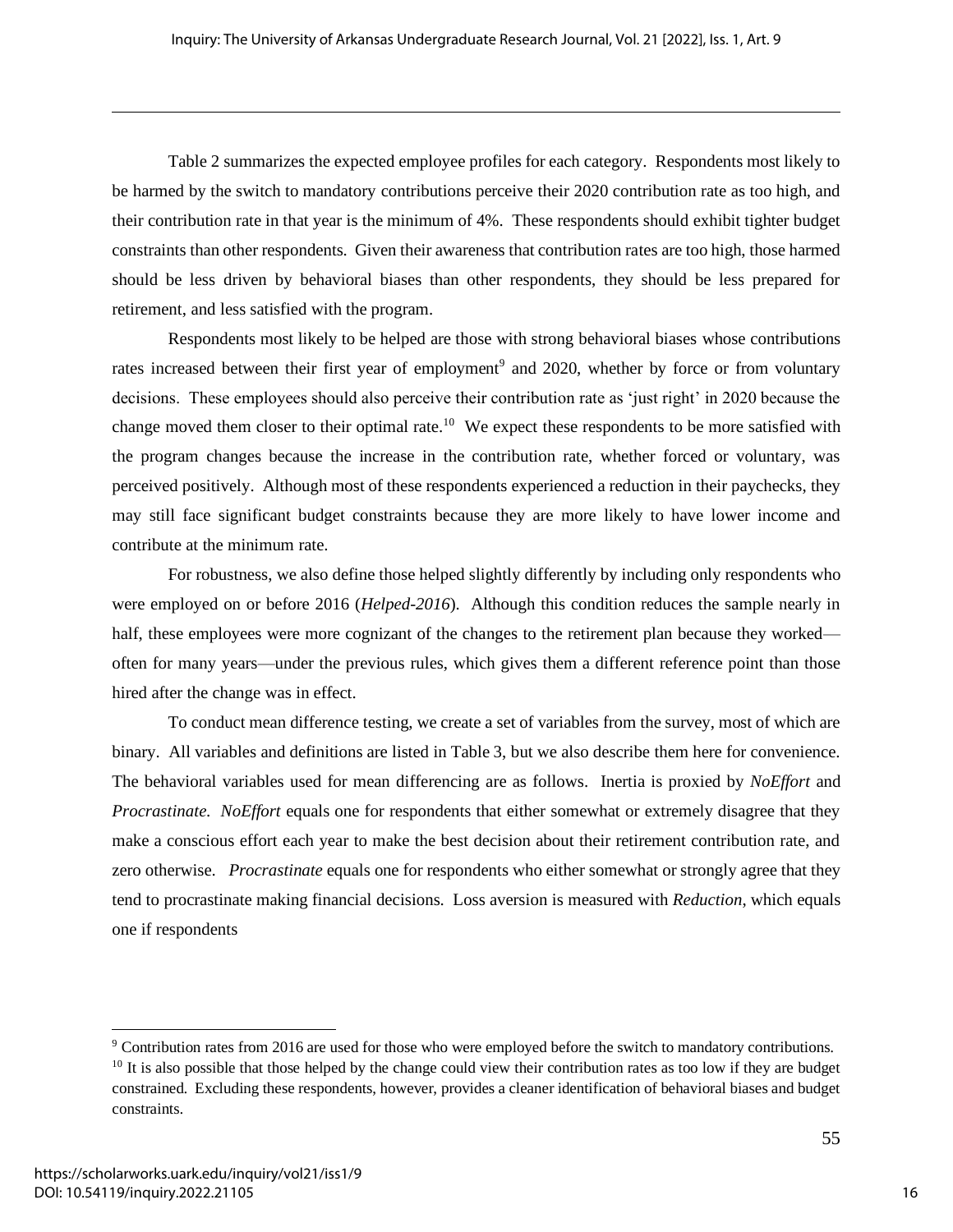| <b>Dependent Variables</b>             | <b>Definition</b>                                                                                                                                                                                                                                                     |
|----------------------------------------|-----------------------------------------------------------------------------------------------------------------------------------------------------------------------------------------------------------------------------------------------------------------------|
| Harmed                                 | Equals one if the contribution rate in 2020 is too high and is at the<br>minimum of $4\%$ ; zero otherwise. (Q14,Q17)                                                                                                                                                 |
| Helped                                 | Equals one if the contribution rate in 2020 is greater than either the<br>contribution rate in 2016 or the first year of employment if it occurred<br>after 2016, and the contribution rate in 2020 is perceived to be just<br>right; zero otherwise. $(Q10-Q14,Q17)$ |
| Helped-2016                            | Equals one if the contribution rate in 2020 is greater than the<br>contribution rate in 2016, and the contribution rate in 2020 is<br>perceived to be just right; zero otherwise. (Q10,Q14,Q17)                                                                       |
| NotPrepared                            | Equals one if you somewhat or extremely disagree that at current<br>contribution rate, you will be adequately prepared for retirement, zero<br>otherwise. (Q18)                                                                                                       |
| NotSatisfied                           | Equals one if you somewhat or extremely disagree that you are<br>satisfied with the mandatory contribution changes to the University's<br>Retirement Plan because they have made you better prepared for<br>retirement, zero otherwise. (Q29)                         |
| <b>Explanatory</b><br><b>Variables</b> | <b>Definition</b>                                                                                                                                                                                                                                                     |
| Income                                 | $\langle $25K=1; $25K-$50K=1; $50K-75K=3; $75K-$100K=4; >$100K=5$<br>(Q6)                                                                                                                                                                                             |
| <b>NoEffort</b>                        | Equals one if you somewhat or strongly disagree that I make a<br>conscious effort each year to make the best decision about my<br>contribution rate, zero otherwise. (Q16)                                                                                            |
| OffsetBudget                           | Equals one if you extremely or somewhat agree that you offset the<br>adverse effect on your budget from mandatory University of Arkansas<br>contributions by contributing less to other long-term financial savings<br>accounts, zero otherwise. (Q19)                |
| Reduction                              | Equals one if you think of the section on your paycheck that shows<br>your retirement contributions primarily as a reduction, zero<br>otherwise. $(Q23)$                                                                                                              |
| Procrastinate                          | Equals one if you strongly or somewhat agree that you tend to<br>procrastinate making financial decisions, zero otherwise. (Q24)                                                                                                                                      |
| LittleDispIncome                       | Equals one if you strongly or somewhat agree that after paying for<br>necessities each month you have very little disposable income, zero<br>otherwise. $(Q27)$                                                                                                       |
| EIGap                                  | Difference between number of certificates expected to use in Year 1<br>and the ideal number to use in Year 1. (Q34 less Q31)                                                                                                                                          |
| Tempted                                | Equals one if you would be somewhat/strongly tempted to use more<br>certificates in the first year than would be ideal, zero otherwise. $(Q32)$                                                                                                                       |

**Table 3. Variable Names and Definitions**

think of the section on their paycheck that shows their retirement contributions primarily as a reduction from their paycheck. Respondents only answered this question if they always or frequently pay attention

56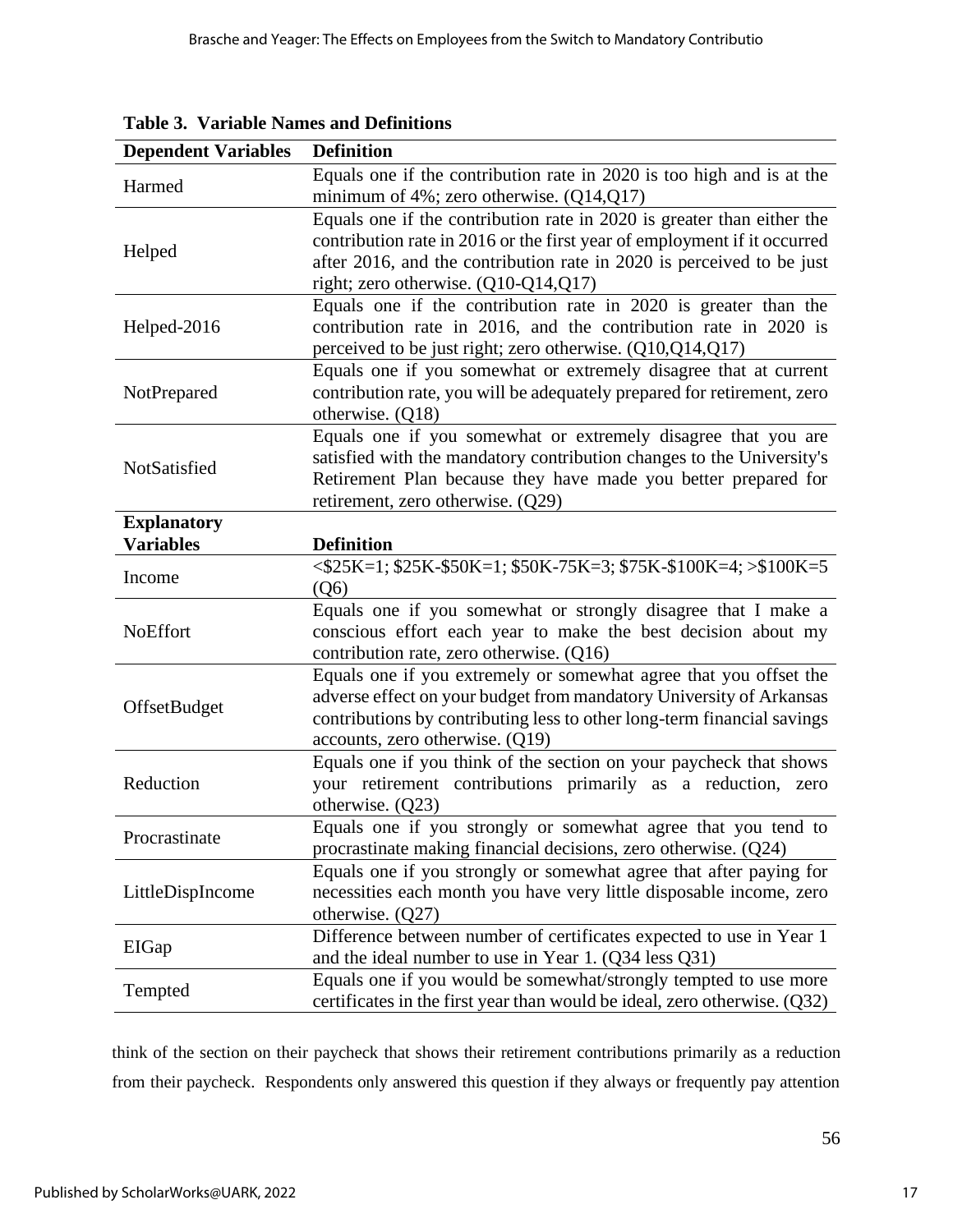to the section on their paycheck that shows the retirement contributions. We assume, therefore, that those that do not pay attention to their paycheck also do not view their contributions as a reduction in pay. Finally, present bias is measured with *Tempted* and *EIGAP*. *Tempted* equals one if respondents state they would be somewhat or strongly tempted to use more restaurant certificates in the first year than would be ideal. *EIGAP* is the difference between the expected and ideal number of certificates the respondent would use in the first year. For both variables, higher values signal stronger present bias.

Three budget constraint variables are also used in the mean differencing. *OffsetBudget* equals one if the respondent extremely or somewhat agrees that they offset the adverse effect on their budget from mandatory University of Arkansas contributions by contributing less to other long-term financial savings accounts. *Income* is the respondent's income bracket, which ranges from 1 to 5 where higher values represent higher income. *LittleDispIncome* equals one if the respondent strongly or somewhat agrees that after paying for necessities each month they have little disposable income, zero otherwise.

Finally, we include two variables that assess the respondent's overall perception of the retirement plan. *NotPrepared* equals one if the respondent somewhat or extremely disagrees that at the current contribution rate, they will be adequately prepared for retirement, zero otherwise. *NotSatisfied* equals one if the respondent somewhat or extremely disagrees that they are satisfied with the mandatory contribution changes to the University's Retirement Plan because the changes have made them better prepared for retirement, zero otherwise. (Q29)

Table 4 lists mean differences of key variables between those most likely impacted (harmed or helped) and those less likely impacted by the change to mandatory contributions. We separate staff and faculty in the analysis, but no statistics are reported for faculty that were likely harmed because no faculty fit that profile. The expected signs for the mean differences are listed in the table as well. Differences in means with unexpected signs are shaded, and the differences that are statistically significant at least at the 10% level are in bold font. $11$ 

Table 4 lists mean differences of key variables between those most likely impacted (harmed or helped) and those less likely impacted by the change to mandatory contributions. We separate staff and faculty in the analysis, but no statistics are reported for faculty that were likely harmed because no faculty fit that profile. The expected signs for the mean differences are listed in the table as well. Differences in

<sup>&</sup>lt;sup>11</sup> We compute statistical significance of the t-tests conservatively using the pooled method that assumes equal variances of the two groups because the small numbers of observations in the harmed (helped) sample are insufficient to generate reliable variances.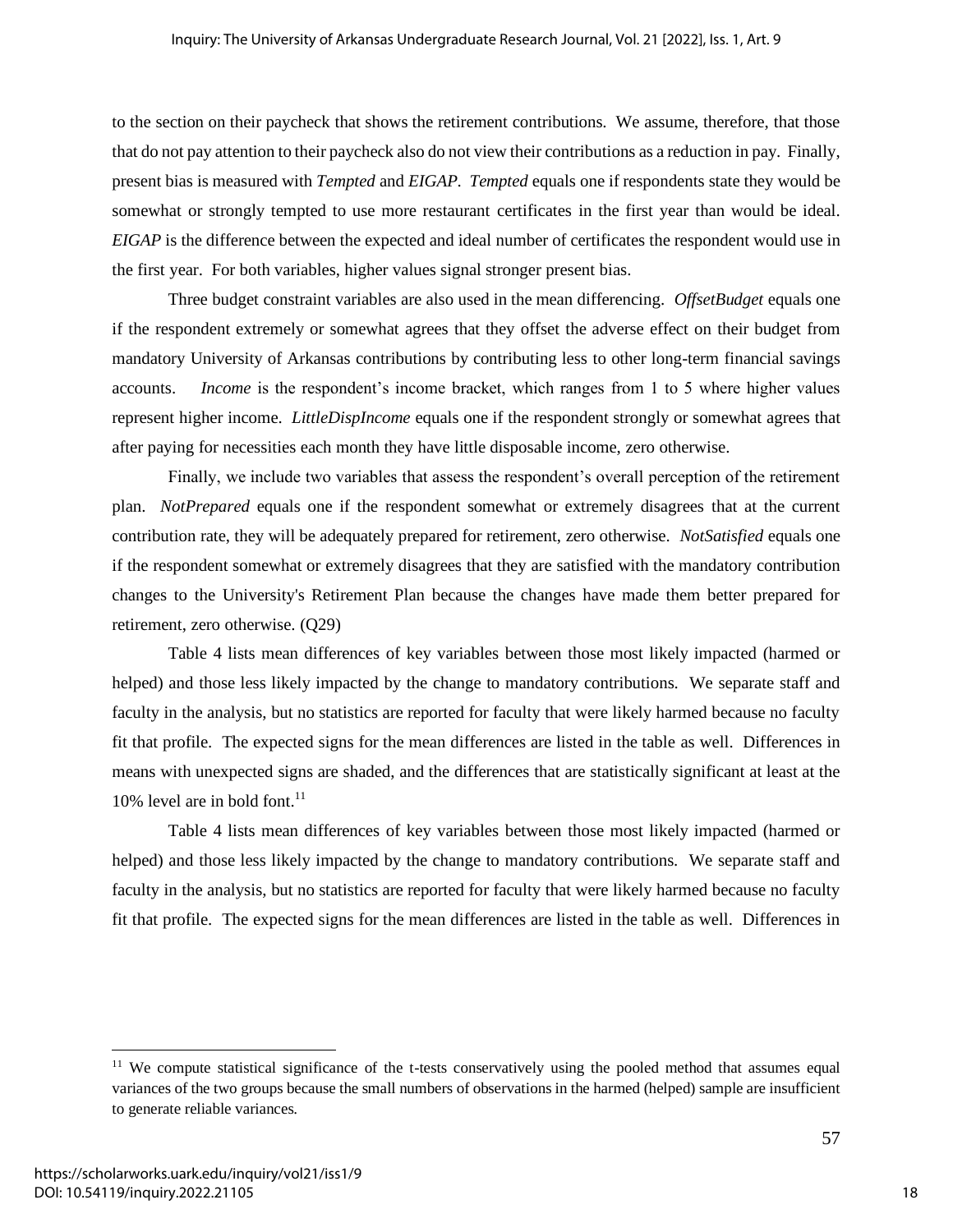means with unexpected signs are shaded, and the differences that are statistically significant at least at the 10% level are in bold font.<sup>12</sup>

The first row of the table lists the mean change in the contribution rate between 2016 (or first year of employment) and 2020. For those likely harmed, mean contribution rates increased by a statistically insignificant 1.49 percentage points more than for staff less likely harmed. For those more likely helped, contribution rates increased by more than 3.0 percentage points for staff, and at least 1.98 percentage points for faculty relative to those less likely helped, and all four mean differences are statistically significant.

Columns 1 and 2 of Table 4 list the expected signs and mean differences, respectively, for those most likely harmed relative to those not likely to be harmed. Consider the three budget constraint variables: *Income, OffsetBudget, and LittleDispIncome*. We expect the mean income bracket of those harmed to be lower than the mean income bracket of the respondents not harmed, and the mean difference of -0.59 is negative as expected. Similarly, those more likely to be harmed should have little disposable income (positive sign) and offset their budget by saving less elsewhere (positive sign). Indeed, both mean differences in the table are positive, and *OffsetBudget* is also statistically significant. We also expect that these employees will have unfavorable perceptions of the program. Again, the results are consistent with this view. Mean differences in those not prepared for retirement (0.22) and those not satisfied with the program (0.87) are positive, and the latter is statistically significant. On the other hand, we do not expect behavioral biases to be stronger for those that are likely harmed, so the mean differences for the five behavioral bias variables should have negative signs. Table 4, however, shows that the values for two of them, *EIGap* and *Tempted*, are positive and shaded. The bottom portion of the table displays the number of observations in the likely harmed group (2) and the not likely harmed group (83). It also shows that 8 of 10 (80%) variables have the expected signs.

<sup>&</sup>lt;sup>12</sup> We compute statistical significance of the t-tests conservatively using the pooled method that assumes equal variances of the two groups because the small numbers of observations in the harmed (helped) sample are insufficient to generate reliable variances.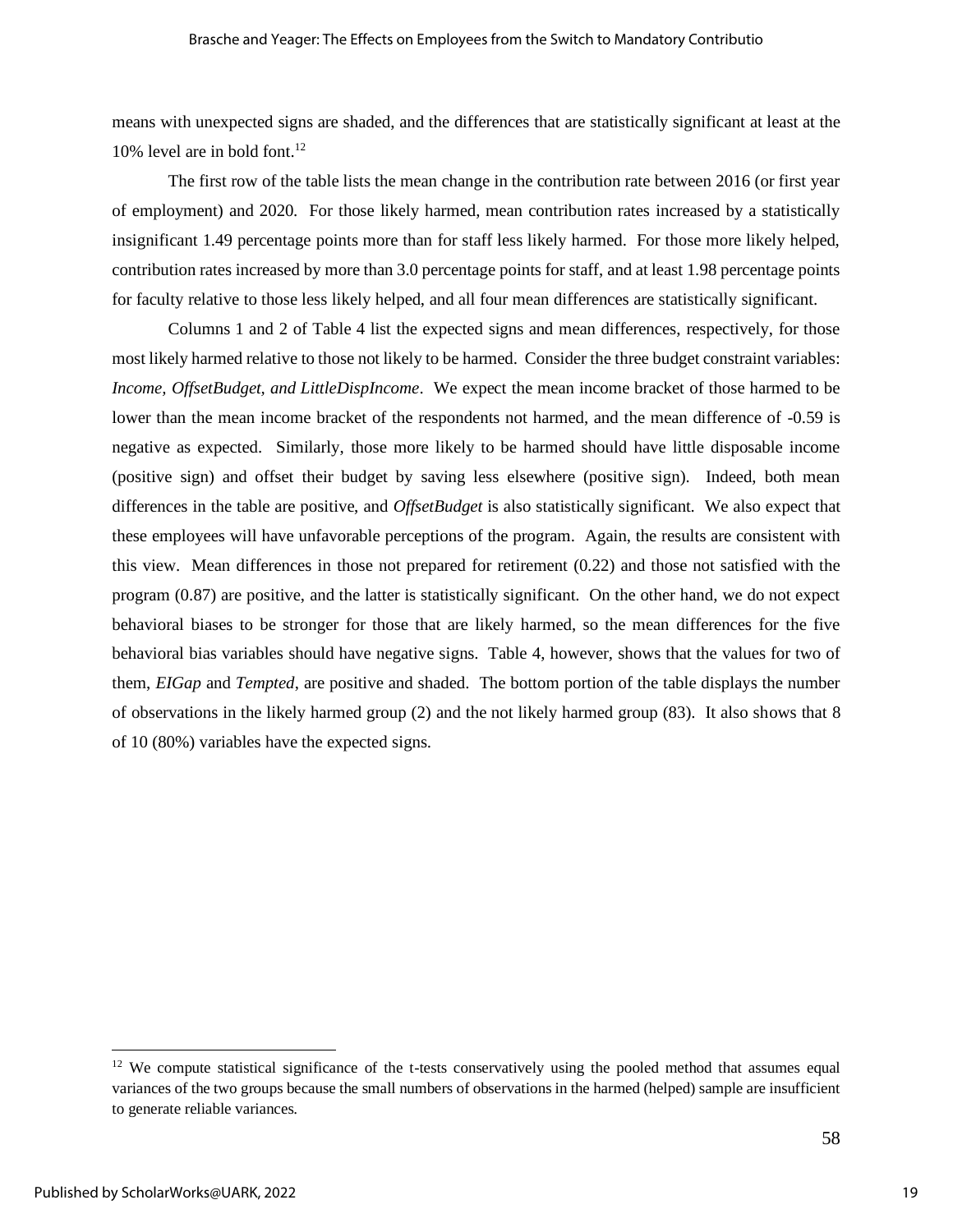| Table 4. Differences in Means of Those Likely Impacted and Those Not Likely Impacted                                                                            |      |        |      |        |               |               |
|-----------------------------------------------------------------------------------------------------------------------------------------------------------------|------|--------|------|--------|---------------|---------------|
| Mean differences of those most likely to be harmed (helped) less those less likely to be harmed                                                                 |      |        |      |        |               |               |
| (helped). Shaded cells represent mean differences with unexpected signs. Numbers in bold font<br>represent statistical significance at the 10% level or better. |      |        |      |        |               |               |
|                                                                                                                                                                 |      | Harmed |      | Helped |               | Helped-2016   |
| Variable                                                                                                                                                        | Sign | Staff  | Sign |        | Staff Faculty | Staff Faculty |

Chg in Contribution Rate **1.49% 3.31% 1.98% 3.06% 2.40%**

NotPrepared + 0.22 ? 0.18 -0.14 0.22 -0.17

*Program Perception*

| NotSatisfied               | $+$                      | 0.87           |     | 0.11                      | $-0.07$ | 0.11    | $-0.06$ |
|----------------------------|--------------------------|----------------|-----|---------------------------|---------|---------|---------|
|                            |                          |                |     | <b>Behavioral Biases</b>  |         |         |         |
| <b>NoEffort</b>            |                          | $-0.06$        | $+$ | 0.12                      | 0.11    | 0.10    | 0.16    |
| Procrastinate              |                          | $-0.37$        | $+$ | 0.04                      | 0.11    | 0.06    | 0.23    |
| Reduction                  |                          | $-0.13$        | $+$ | 0.07                      | $-0.03$ | 0.10    | $-0.04$ |
| EIGap                      | $\overline{\phantom{a}}$ | 1.25           | $+$ | $-0.09$                   | $-0.40$ | $-0.11$ | $-0.90$ |
| Tempted                    | -                        | 0.15           | $+$ | 0.07                      | 0.23    | 0.11    | 0.21    |
|                            |                          |                |     | <b>Budget Constraints</b> |         |         |         |
| Income                     |                          | $-0.59$        | ٠   | $-0.08$                   | $-0.04$ | $-0.31$ | $-0.23$ |
| <b>OffsetBudget</b>        | $+$                      | 0.72           | $+$ | 0.00                      | 0.04    | 0.04    | $-0.13$ |
| LittleDispIncome           | $+$                      | 0.51           | $+$ | 0.06                      | 0.06    | 0.07    | 0.10    |
| No. Harmed/Helped          |                          | $\overline{2}$ |     | 12                        | 7       | 11      | 5       |
| No. not Harmed/Helped      |                          | 83             |     | 63                        | 59      | 38      | 48      |
| Percent with Expected Sign |                          | 80%            |     | 78%                       | 78%     | 78%     | 67%     |

Results in columns 4-7 of Table 4 compare mean differences for those likely helped less those not likely helped, and column 3 displays the expected signs. We expect behavioral biases and budget constraints to be stronger for those helped. We also expect these respondents to be satisfied with the program so that the sign on *NotSatisfied* is negative. However, the expected sign for *NotPrepared* is ambiguous because employees may believe they are more prepared for retirement than before the program changes, but they still may be unprepared overall due to budget constraints. For staff likely helped, none of the mean differences are statistically significant. However, four of five behavioral biases (except *EIGap*) have the correct signs, as well as all three budget constraint variables. Interestingly, *NotSatisfied* is positive, indicating that staff most likely helped are not satisfied with the program relative to those less likely helped. In sum, 7 of 9 (78%) of the variables had the expected signs. All these results hold for both definitions of *Helped*. With a few exceptions, results are similar for faculty most likely to be helped. The sign on *Reduction* is unexpectedly negative, suggesting that loss aversion is not an important bias for those faculty. In addition, *NotSatisfied* has the expected negative sign. In all, 7 of 9 (78%) of the variables for *Helped* have the expected signs, and 6 of 9 (67%) have the expected signs for *Helped-2016*, which includes only those that were employed prior to the change to mandatory contributions.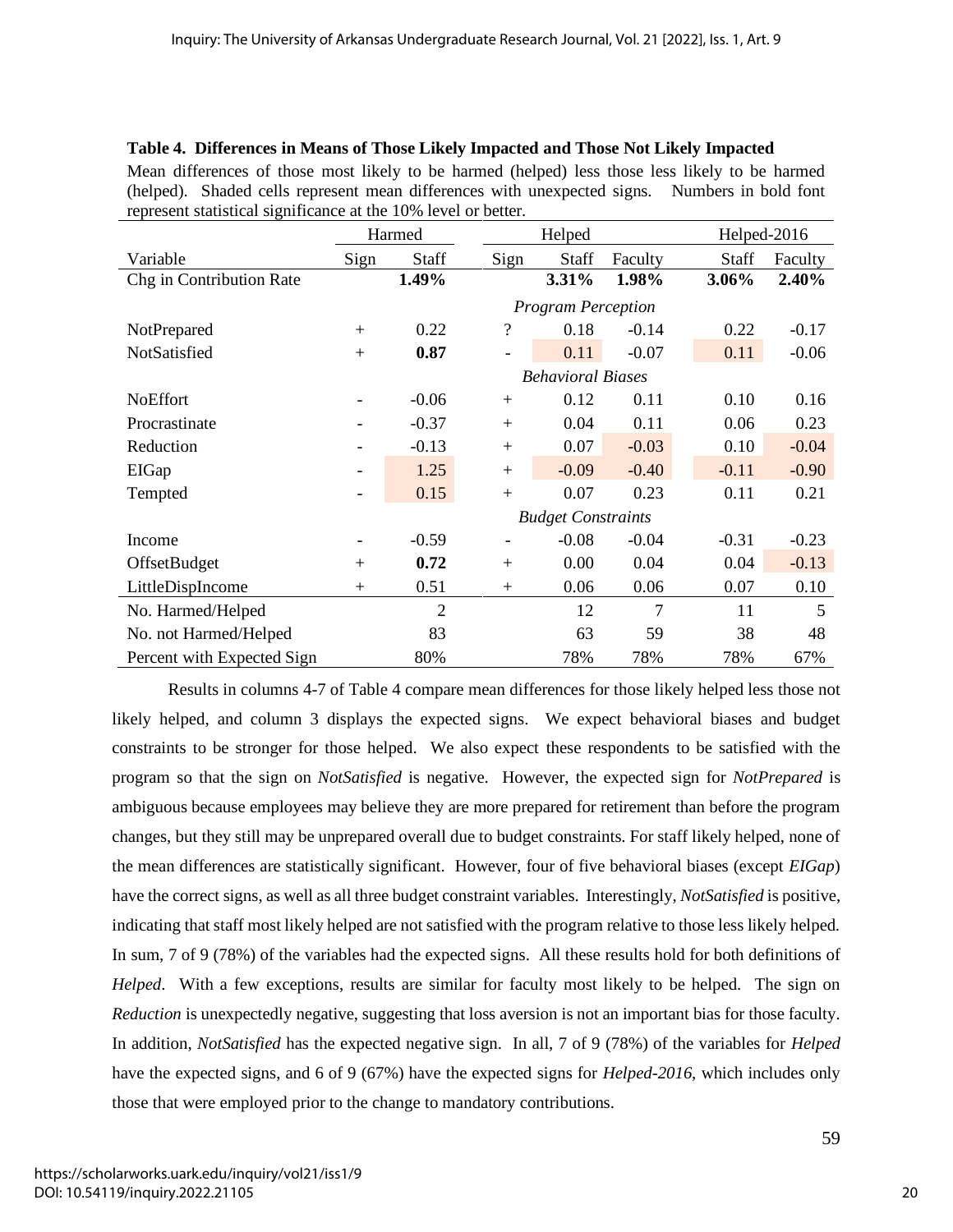In sum, the analysis in Table 4 reveals that the sample is too small to assess statistical significance of the mean differences.<sup>13</sup> Nevertheless, a high percentage of the mean differences consistently have the expected signs, suggesting that behavioral bias may be an important reason that staff and faculty were helped by the switch to mandatory contributions, and budget constraints may be an important reason that some staff were harmed.

#### **Conclusion**

We analyzed survey results of 172 full-time employees at the University of Arkansas to examine the effects from the retirement plan switch to mandatory contributions beginning in Fiscal Year 2017. Minimum required contribution rates increased by one percentage point each year to 5% in Fiscal Year 2022. (The increase from 4% to 5% was delayed one year due to the Covid pandemic.)

We found that 72% of respondents are unaffected by the switch to mandatory contributions because they already contribute 10% or more to their retirement, which is the maximum rate for employee matching. Average contribution rates, however, increased for all full-time employees, and especially for staff where the average contribution rate increased by 1.2 percentage points. In addition, 89% of respondents are either satisfied or indifferent to the changes even though 29% of staff disagree that they are adequately prepared for retirement given their current contribution rates.

We also examined the percentage of employees that were most likely to be harmed or helped by the program changes. Mandatory contributions harm individuals with tight budget constraints who wish to contribute less than the minimum contribution rate. We identified the respondents most likely to be harmed as those that perceive their 2020 contribution rate of 4% (the minimum) as 'too high.' We find that 2.4% of staff may have been harmed by the switch to mandatory contributions. However, logit regression analysis and T-tests of mean differences between those likely harmed and those not likely harmed cannot confirm these results because the sample size is too small.

In contrast, mandatory contributions may help those with strong behavioral biases of inertia, loss aversion, or present bias. Such biases lead individuals to save too little, and mandatory contributions can nudge or force them to save more optimally. Those most likely helped by the change increased their contribution rates at some point between 2016 and 2020 either voluntarily or by force, and they perceived their contribution rates in 2020 as 'just right.' We find that 16% of staff and 11% of faculty may have been helped by the switch to mandatory contributions because it helped them overcome their low savings rates

<sup>&</sup>lt;sup>13</sup> The mean difference approach analyzes variables one at a time so we cannot determine the relative importance and statistical significance of a particular variable while controlling for the effects from other variables. Multivariate regression analysis overcomes this shortcoming. Unfortunately, our sample size is too small to draw reliable inferences from regressions, so we leave it to future research when a larger survey is undertaken.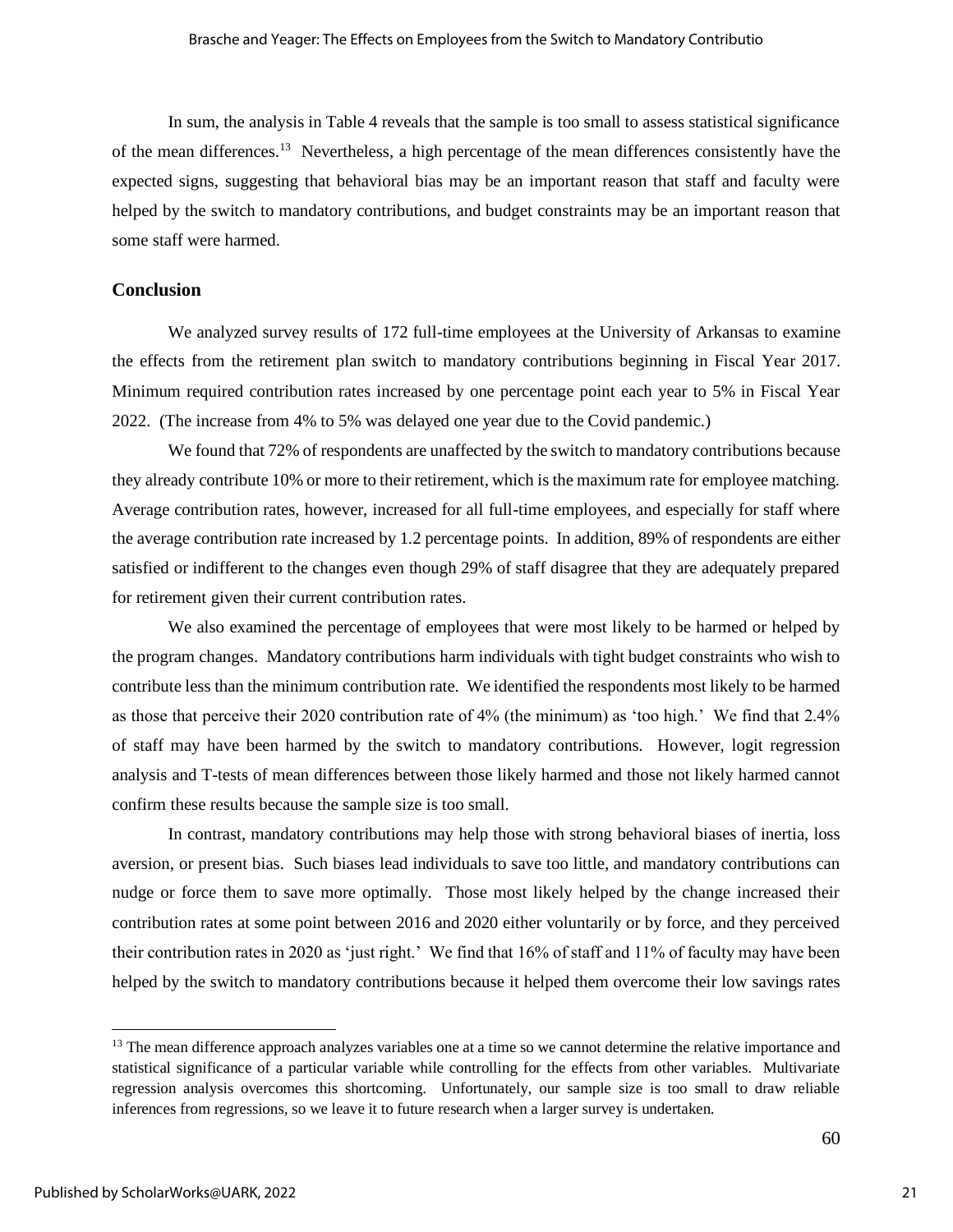resulting from behavioral biases. Again, the power of our statistical tests is too weak to confirm these results.

Our results need to be interpreted with caution because the sample size is too small to conduct statistically reliable tests. Moreover, the respondent sample may not accurately reflect the profiles of university employees, especially faculty profiles. The sample greatly overrepresents employees from the Walton College resulting from our inability to directly solicit responses from employees in other colleges. Consequently, a much larger survey needs to be done across all campuses of the University of Arkansas System to assess with greater statistical confidence the effects on employees from the change to mandatory contributions.

#### **Acknowledgements**

This research project builds on the undergraduate Honors Thesis completed by Sarah Brasche in the Spring 2021 semester under the supervision of Dr. Yeager. We thank Katherine Moore in Human Resources for her generous time and effort to gather and provide us aggregate data on employee contribution rates.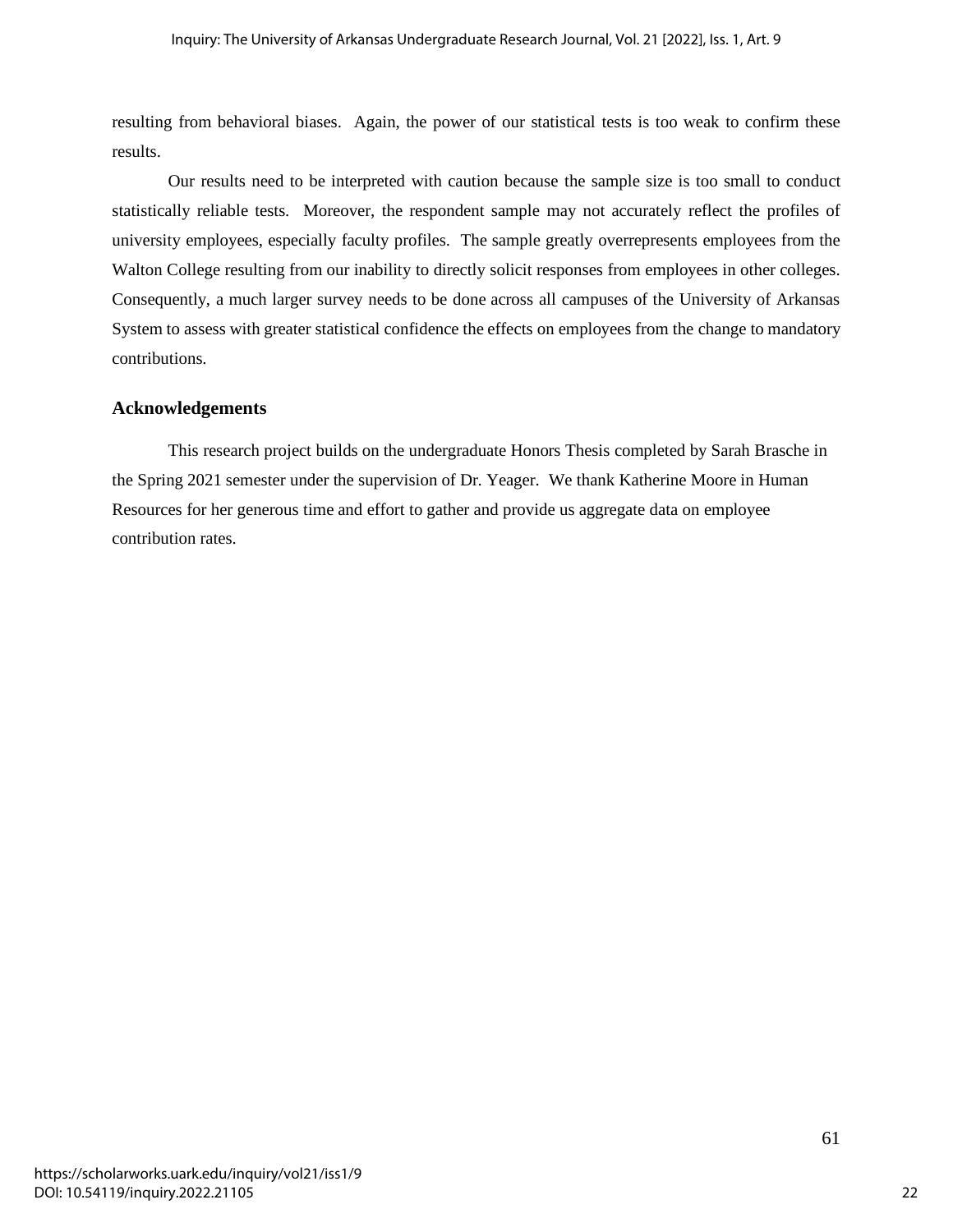### **References**

- Ameriks, J., Caplin, A., Leahy, J., & Tyler, T. (2007). Measuring Self-Control Problems. *American Economic Review, 97*(3), 966-972. doi:10.1257/aer.97.3.966
- Benartzi, S., & Thaler, R. (2013, March 8). Behavioral Economics and the Retirement Savings Crisis. *Science, 339*(6124), 1152-1153. doi:10.1126/science.1231320
- Beshears, J., Choi, J. J., Laibson, D., Madrian, B. C., & Milkman, K. L. (2015, June). The Effect of Providing Peer Information on Retirement Savings Decisions. *Journal of Finance, 70*, 1161-1201. Retrieved from https://www.jstor.org/stable/43611094
- Gunaratne, J., & Nov, O. (2015). Influencing Retirement Saving Behavior with Expert Advice and Social Comparison as Persuasive Techniques. In T. MacTavish, & S. Basapur, *Persuasive Technology* (pp. 205-216). Springer International Publishing. doi:10.1007/978-3-319-20306-5\_19
- Madrian, B., & Shea, D. (2001, 11). The Power of Suggestion: Inertia in 401(k) Participation and Savings Behavior. *Quarterly Journal of Economics, CXVI*(4), 1149-1187.
- Munnell, A., Chen, A., & Siliciano, R. (2021). *The National Retirement Risk Index: An Update from the 2019 SCF.* Center for Retirement Research at Boston College. Retrieved from https://crr.bc.edu/briefs/the-national-retirement-risk-index-an-update-from-the-2019-scf/
- Oakley, D., & Kenneally, K. (2019). *Retirement Insecurity 2019: Americans' Views of the Retirement Crisis.* Washington, D.C.: National Institute on Retirement. Retrieved August 21, 2021, from https://www.nirsonline.org/reports/retirement-insecurity-2019-americans-views-of-theretirement-crisis/
- Raue, M., D'Ambrosio, L. A., & Coughlin, J. F. (2020). The Power of Peers: Prompting Savings Behavior Through Social Comparison. *Journal of Behavioral Finance, 21*(1), 1-13. doi:10.1080/15427560.2019.1587762
- Rhee, N. (2013). *The Retirement Savings Crisis: Is it Worse Than We Think?* Washington, DC: National Institute on Retirement Security. Retrieved 8 17, 2021, from https://www.nirsonline.org/reports/the-retirement-savings-crisis-is-it-worse-than-we-think/
- Thaler, R. (2015). *Misbehaving: The Making of Behavioral Economics.* New York: W.W. Norton & Company.
- Thaler, R., & Sunstein, C. (2009). *Nudge: Improving Decisions About Health, Wealth, and Happiness.* New York: Penguin Books.
- University of Arkansas. (2021, August 17). *Quick Facts*. Retrieved from University of Arkansas: https://www.uark.edu/about/quick-facts.php
- University of Arkansas. (2021, August 17). *University of Arkansas*. Retrieved from Retirement Benefits: https://hr.uark.edu/benefits/retirement/index.php

### **Appendix A. Retirement Plan Survey**

**Start of Block: Intro**

23

62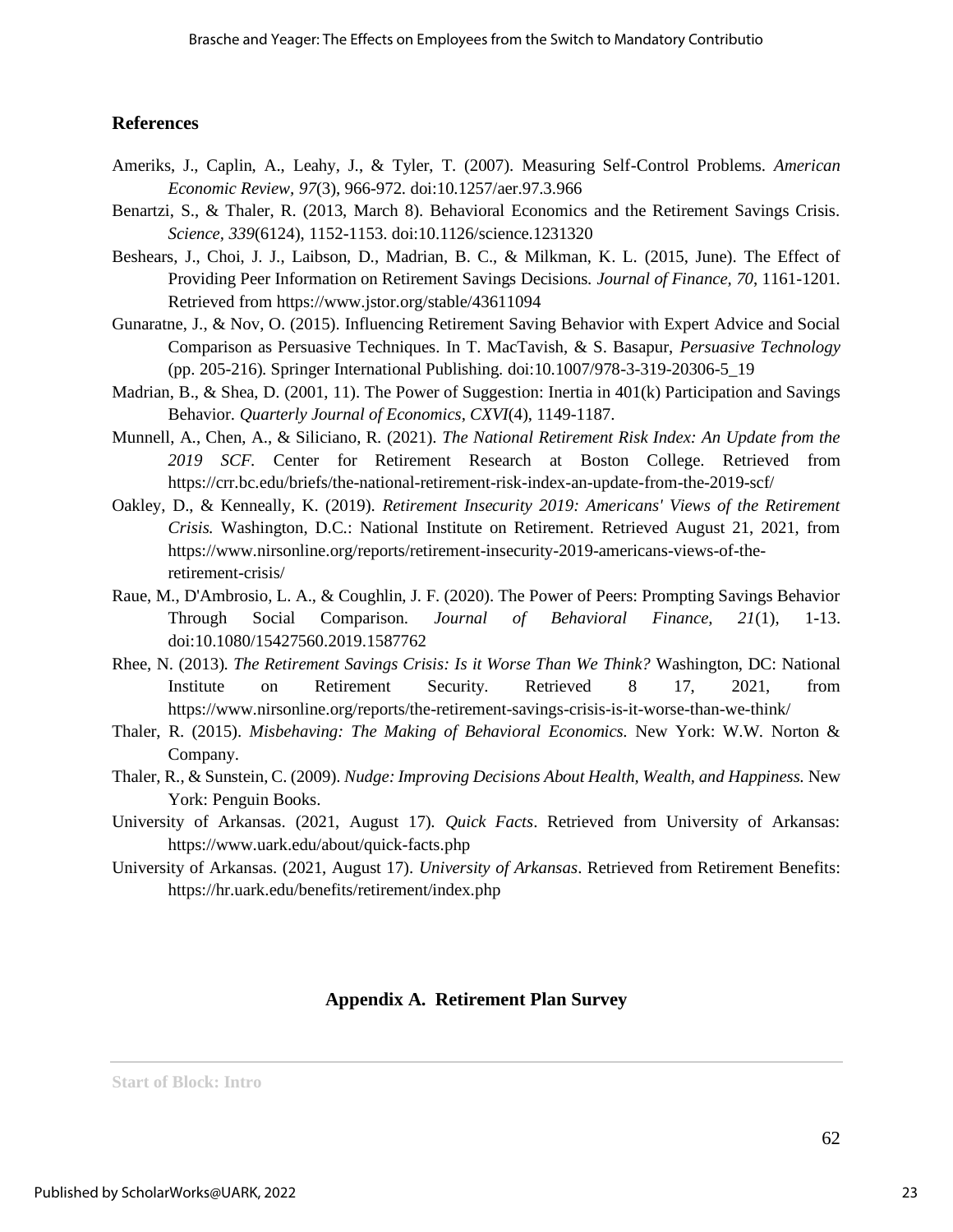Q0 Sarah Brasche is an undergraduate majoring in Finance. She is conducting her Honors Thesis under the supervision of Professor Tim Yeager (tyeager@uark.edu) in the Finance Department on the effects on retirement savings from recent changes to the University of Arkansas Retirement Plan that required mandatory contributions for all full-time employees. Mandatory contributions began with Fiscal Year 2017 (July 1, 2016 – June 30, 2017) at 1% and have increased by 1% each year. In this current Fiscal Year 2020, the mandatory contribution rate is 4%, and it will cap at 5% in Fiscal Year 2022 (which begins July 1, 2021). It would be so helpful to Sarah if you could take 5 minutes to answer these survey questions. In addition, the research will be used to inform our university community of the effects from these retirement plan changes. The survey must be completed by end of day July 13th.There are no foreseeable risks in taking this survey. If you are uncomfortable with any question, you do not need to answer it. You may stop participating in the survey at any time without penalty  $(45 \text{ CRF } 46.116(a))$ . All responses will be kept confidential to the extent allowed by law and university policy. Should you have questions about the survey itself or how it will be used, you can contact Professor Yeager at 479-575-2992 or tyeager@uark.edu.

You may also contact the University of Arkansas Research Compliance office listed below if you have questions about your rights as a participant or to discuss any concerns about or problems with the research.

Iroshi (Ro) Windwalker, CIP, IRB Coordinator Research Compliance, 109 MLKG Building, Fayetteville, AR 72701 phone 479-575-2208 and fax 479-575-6257

Q1 Are you a full time employee at the University of Arkansas that participates in the University of Arkansas retirement plan? (Answer 'No' if you are participating in the Arkansas Public Employee Retirement System or the Arkansas Teacher Retirement System.)

> $\bigcirc$  Yes (1)  $\bigcirc$  No (2)

**End of Block: Intro**

**Start of Block: Demographic Questions**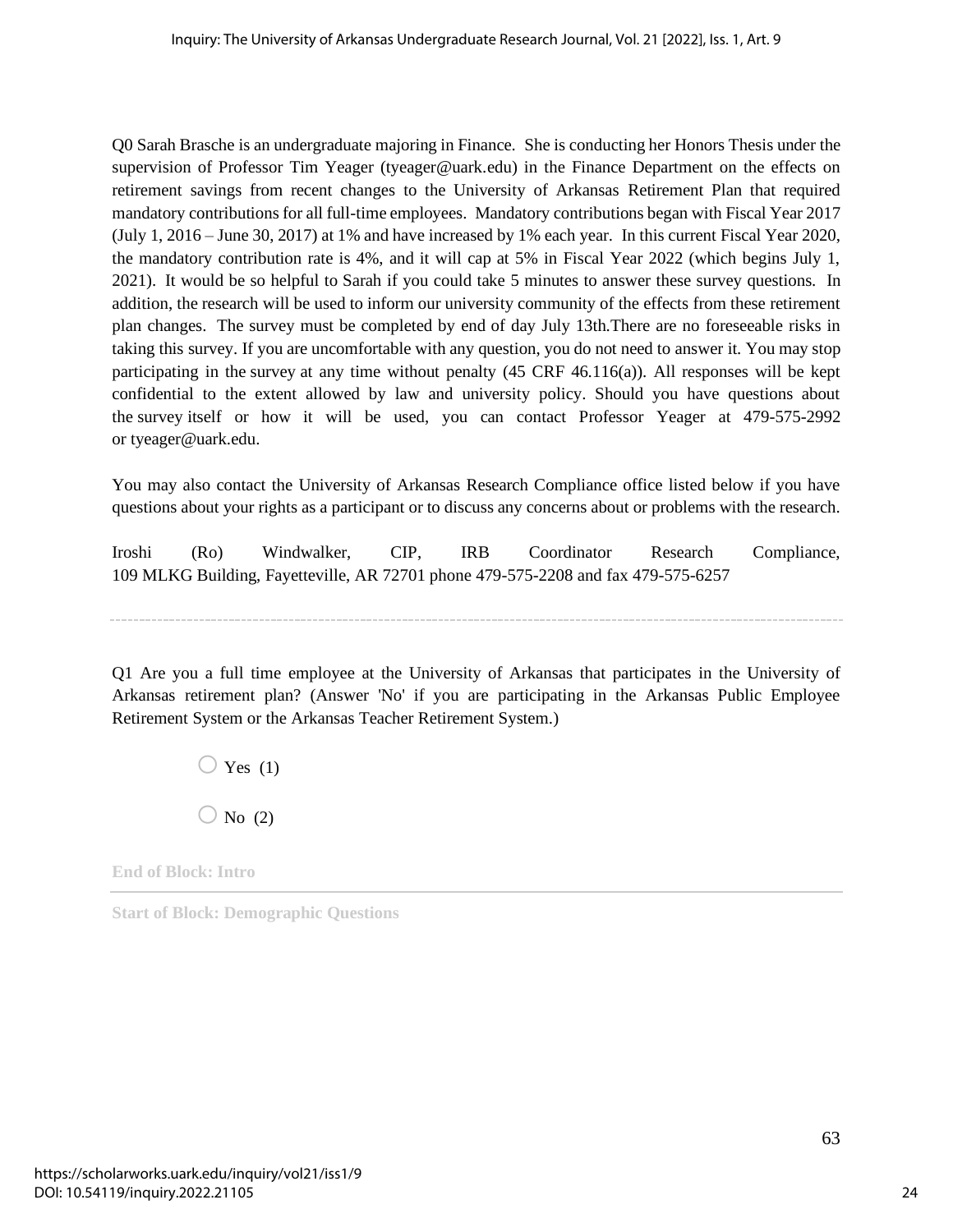Q2 Indicate your gender.

 $\overline{\phantom{a}}$ 

 $- - - -$ 

| $\bigcup$ Male (1)                  |
|-------------------------------------|
| $\bigcup$ Female (2)                |
| $\bigcirc$ Prefer not to answer (3) |
|                                     |

Q3 What is your race or origin? You may select more than one option.

| Black or African American (2)           |
|-----------------------------------------|
| Asian $(3)$                             |
| Hispanic, Latino, or Spanish origin (4) |
| White $(5)$                             |
| Other $(6)$                             |
| Prefer not to answer (7)                |
|                                         |

\_\_\_\_\_\_\_\_\_\_\_\_\_\_\_\_\_\_\_\_\_\_\_\_\_\_\_\_\_\_\_\_\_\_\_\_\_\_\_\_\_\_\_\_\_\_\_\_\_\_\_\_\_\_\_\_\_\_\_\_\_\_\_\_

Q4 Indicate your age in years.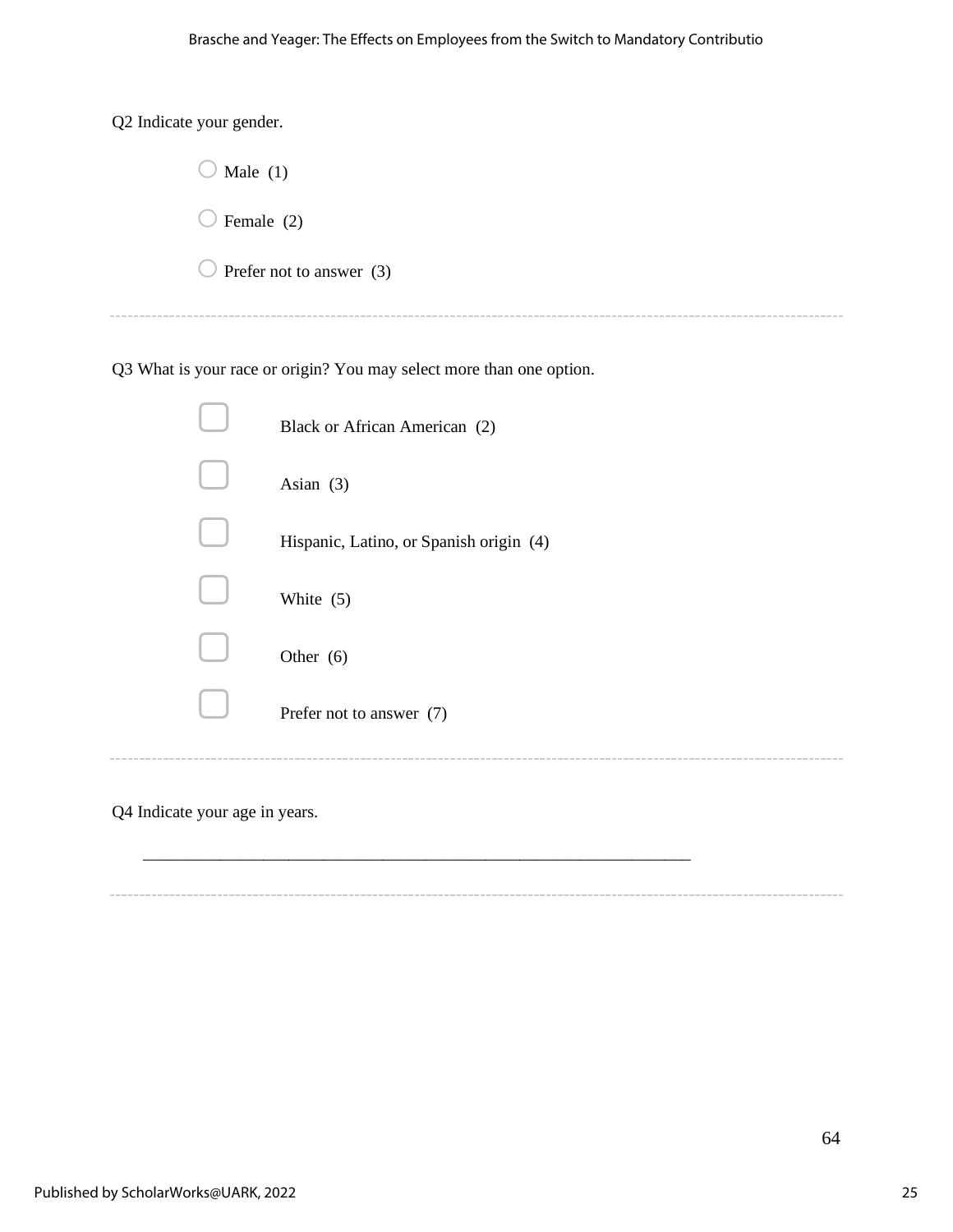Q5 Are you faculty, staff, or administration?



Q6 In which bracket does your income earned in calendar year 2019 fall?

 $\bigcirc$  < \$25,000 (1)  $\bigcirc$  \$25,001 - \$50,000 (2)  $\bigcirc$  \$50,001 - \$75,000 (3)  $\bigcirc$  \$75,001 - \$100,000 (4)  $\bigcirc$  > \$100,000 (5)

Q7 Do you work in the Sam M. Walton College of Business?

 $\bigcirc$  Yes (1)  $\bigcirc$  No (2)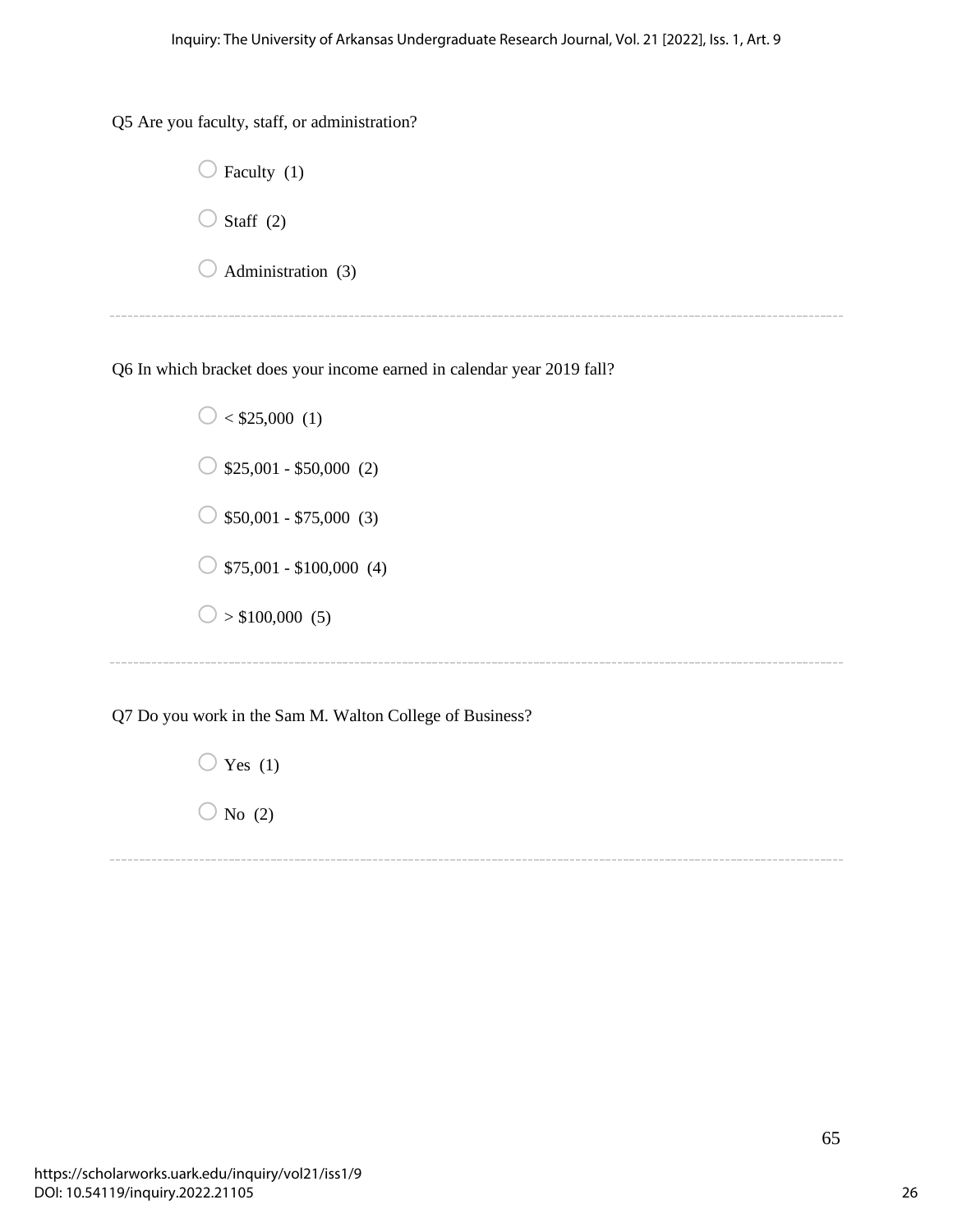Q8 When did you begin full-time employment with the University of Arkansas? (If you were full-time and then quit and returned, select the year that you began your most recent employment with the university.)



**End of Block: Demographic Questions**

**Start of Block: Yearly Contribution Questions**

## Q9

For each fiscal year between 2016 and 2020 that you have been employed at the University of Arkansas, you will be asked in these next question(s) to select your total contribution rate to the retirement plan.

To find your contribution rate for a given fiscal year, you can view your past earnings statements on webBasis. After logging on, click **My Pay > Pay Activity**. By searching for any earnings statement between **January** and **June** of a given calendar year, you will be viewing your statement for that **same fiscal year**. (A statement from July through December is for the next fiscal year.) You will see one or two entries in the Deductions section that says something like: TIAA/CREF Mandatory [X%], TIAA/CREF TaxDeferrd [Y%]. (Your statement may reference Fidelity instead.) Add the contribution rates together and that is your contribution rate for the fiscal year.

*Display This Question:*

*If When did you begin full-time employment with the University of Arkansas? (If you were full-time a... = Before July 1st 2016*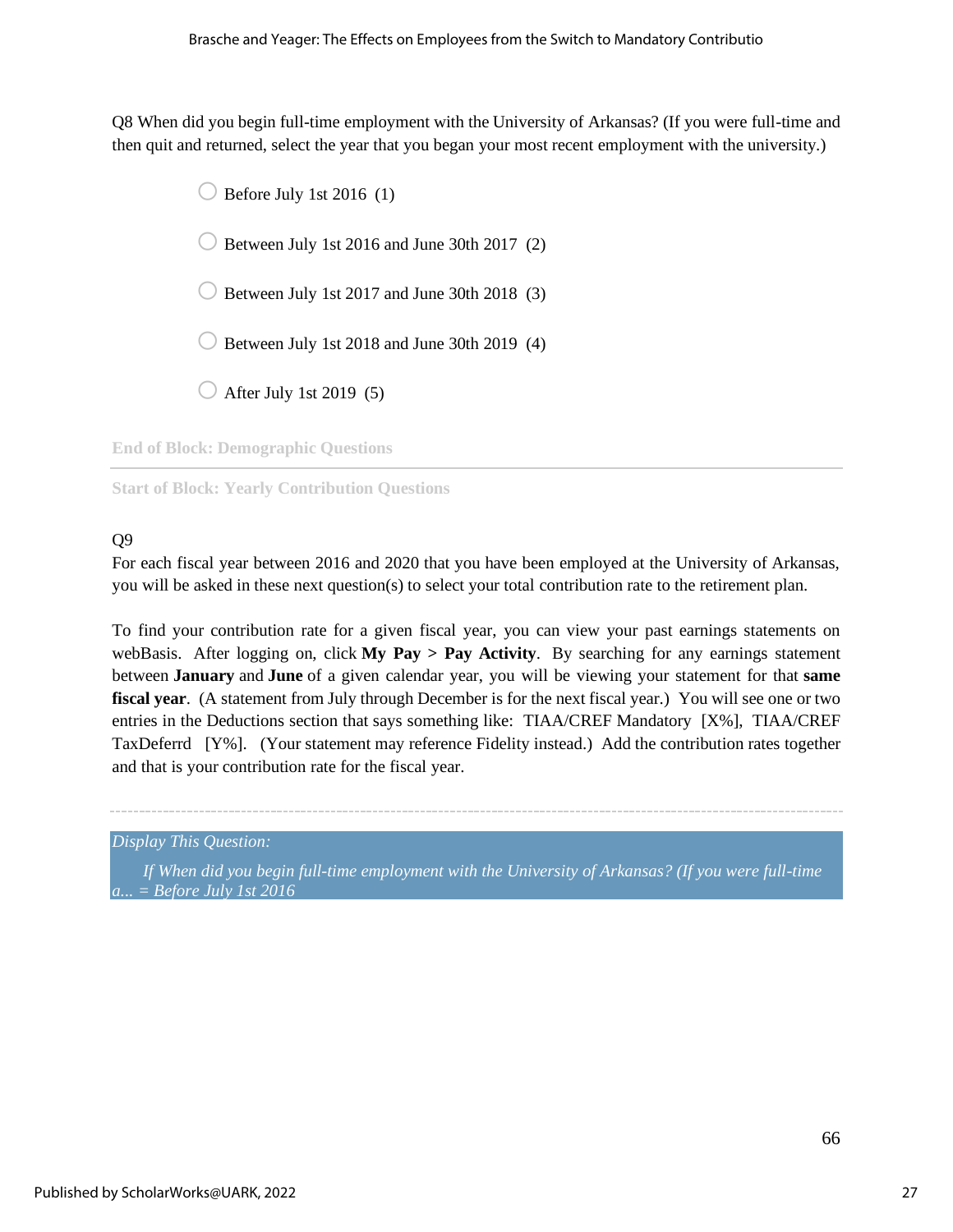Q10 Your Fiscal Year 2016 (July 1st 2015 - June 30th 2016) contribution rate (a value of '5', for example, indicates a contribution rate of 5% of your salary). If your contribution is more than 10% please select 11%+.

- $\bigcirc$  0% (2)  $\bigcirc$  1% (3)  $\bigcirc$  2% (4)  $\bigcirc$  3% (5)  $\bigcirc$  4% (6)  $\bigcirc$  5% (7)  $\bigcirc$  6% (8)  $\bigcirc$  7% (9)  $\bigcirc$  8% (10)  $9\%$  (11)  $\bigcirc$  10% (12)
- $\bigcirc$  11%+ (13)

*Display This Question:*

*If When did you begin full-time employment with the University of Arkansas? (If you were full-time a... = Before July 1st 2016*

*Or When did you begin full-time employment with the University of Arkansas? (If you were full-time a... = Between July 1st 2016 and June 30th 2017*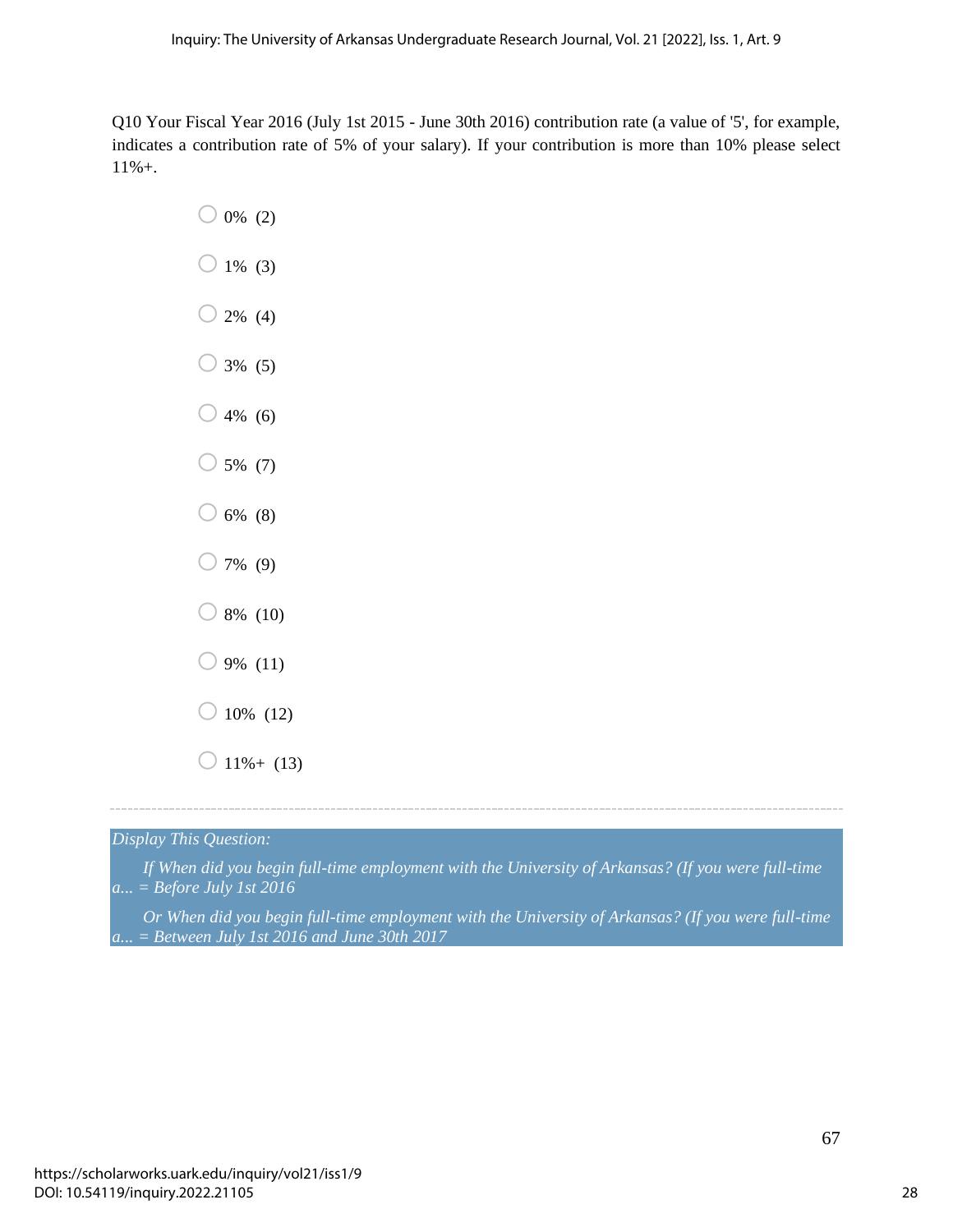Q11 Your Fiscal Year 2017(July 1st 2016 - June 30th 2017) contribution rate (a value of '5', for example, indicates a contribution rate of 5% of your salary). If your contribution is more than 10% please select 11%+.

- $\bigcirc$  1% (2)  $\bigcirc$  2% (3)  $\bigcirc$  3% (4)  $\bigcirc$  4% (5)  $\bigcirc$  5% (6)  $\bigcirc$  6% (7)  $\bigcirc$  7% (8)  $\bigcirc$  8% (9)  $\bigcirc$  9% (10)  $\bigcirc$  10% (11)
- $\bigcirc$  11%+ (12)

### *Display This Question:*

*If When did you begin full-time employment with the University of Arkansas? (If you were full-time a... = Before July 1st 2016*

*Or When did you begin full-time employment with the University of Arkansas? (If you were full-time a... = Between July 1st 2016 and June 30th 2017*

*Or When did you begin full-time employment with the University of Arkansas? (If you were full-time a... = Between July 1st 2017 and June 30th 2018*

68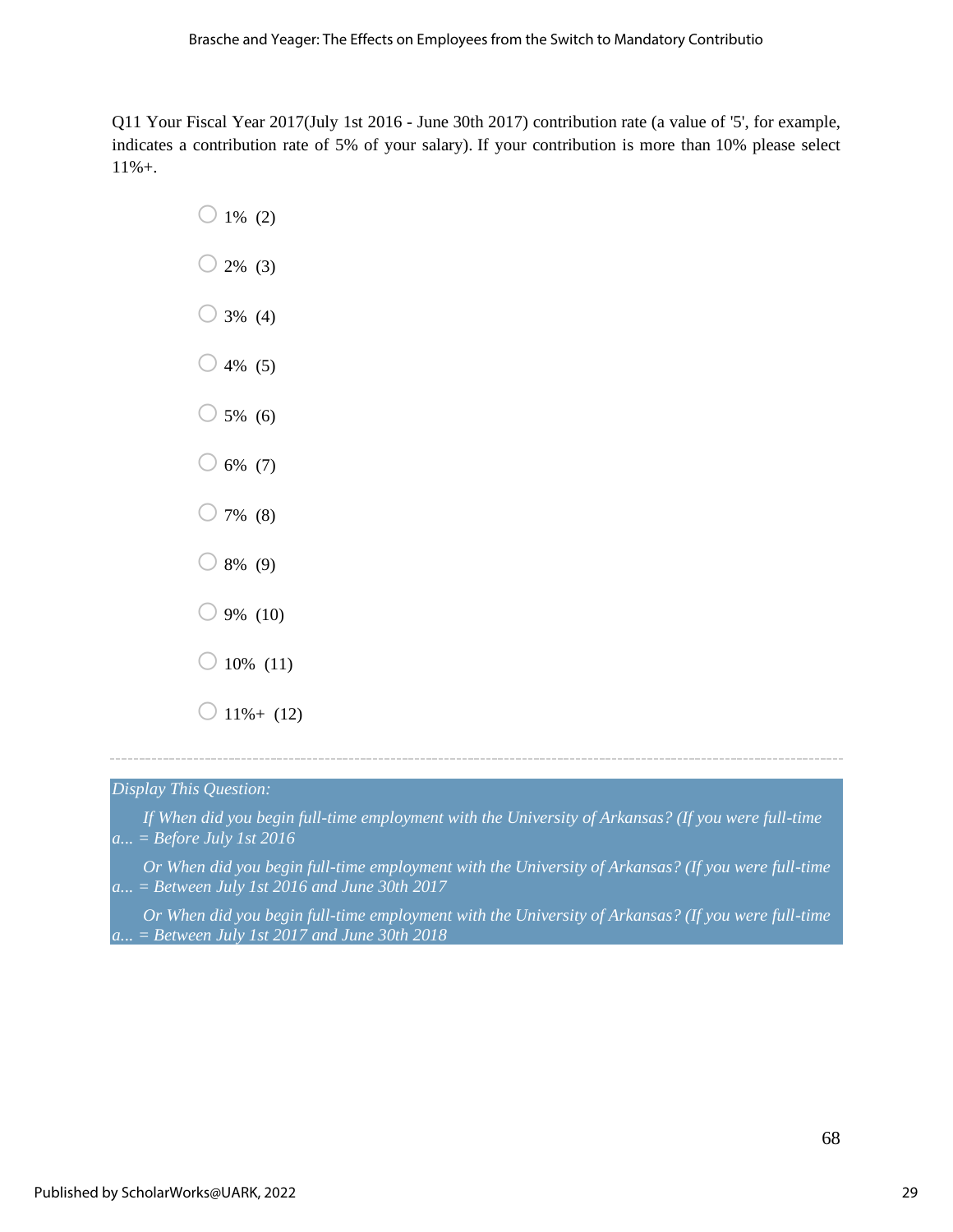Q12 Your Fiscal Year 2018 (July 1st 2017 - June 30th 2018) contribution rate (a value of '5', for example indicates a contribution rate of 5% of your salary). If your contribution is more than 10% please select 11%+.

- $\bigcirc$  2% (3)  $\bigcirc$  3% (4)  $\bigcirc$  4% (5)  $\bigcirc$  5% (6)  $\bigcirc$  6% (7)  $\bigcirc$  7% (8)  $\bigcirc$  8% (9)  $\bigcirc$  9% (10)  $\bigcirc$  10% (11)
- $\bigcirc$  11%+ (12)

#### *Display This Question:*

- *If When did you begin full-time employment with the University of Arkansas? (If you were full-time a... = Before July 1st 2016*
- *Or When did you begin full-time employment with the University of Arkansas? (If you were full-time a... = Between July 1st 2016 and June 30th 2017*
- *Or When did you begin full-time employment with the University of Arkansas? (If you were full-time a... = Between July 1st 2017 and June 30th 2018*

*Or When did you begin full-time employment with the University of Arkansas? (If you were full-time a... = Between July 1st 2018 and June 30th 2019*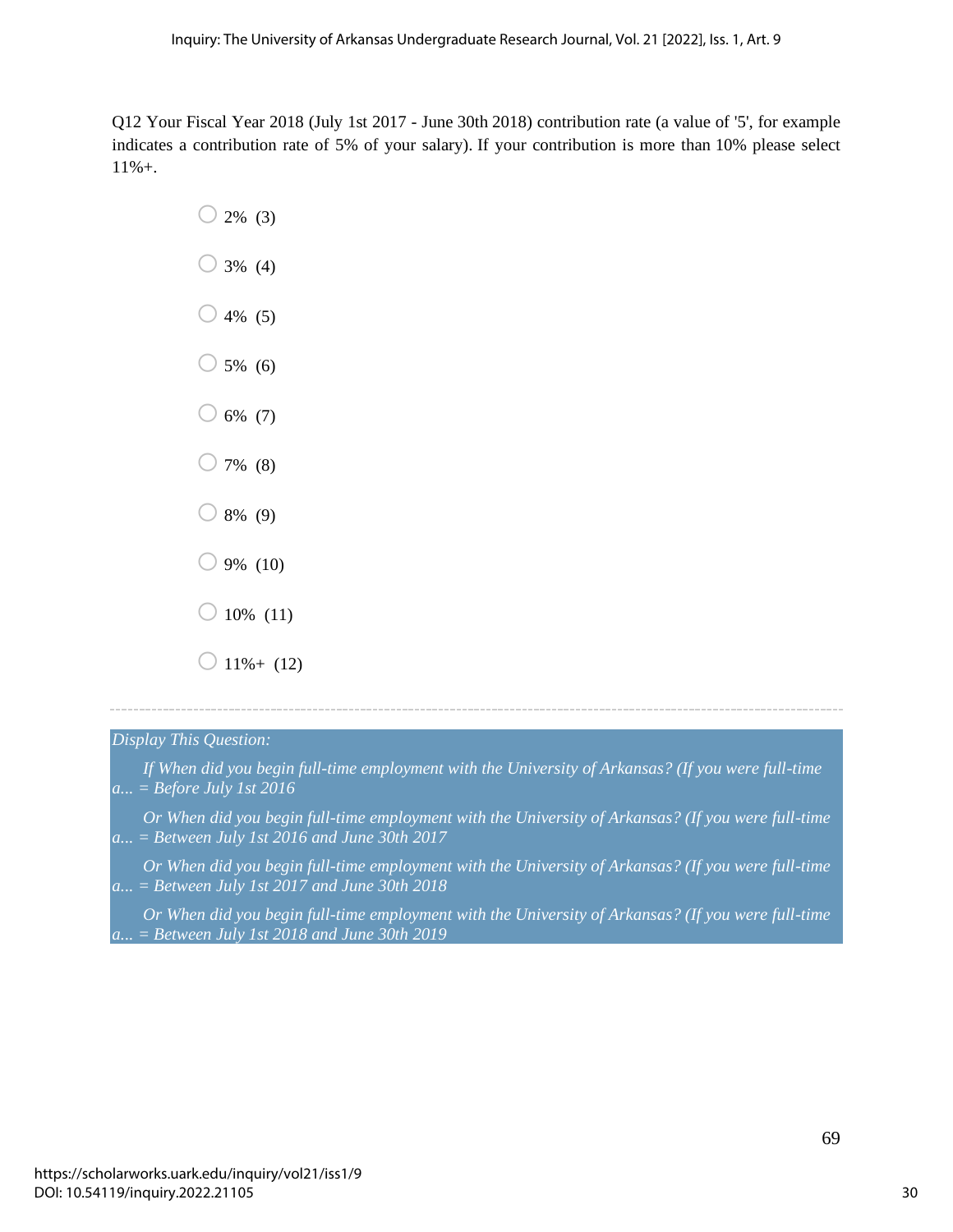Q13 Your Fiscal Year 2019 (July 1st 2018 - June 30th 2019) contribution rate (a value of '5', for example, indicates a contribution rate of 5% of your salary). If your contribution is more than 10% please select 11%+.

- $\bigcirc$  3% (4)  $\bigcirc$  4% (5)  $\bigcirc$  5% (6)  $\bigcirc$  6% (7)  $\bigcirc$  7% (8)  $\bigcirc$  8% (9)  $\bigcirc$  9% (10)  $\bigcirc$  10% (11)
- $\bigcirc$  11%+ (12)

#### *Display This Question:*

- *If When did you begin full-time employment with the University of Arkansas? (If you were full-time a... = Before July 1st 2016*
- *Or When did you begin full-time employment with the University of Arkansas? (If you were full-time a... = Between July 1st 2016 and June 30th 2017*
- *Or When did you begin full-time employment with the University of Arkansas? (If you were full-time a... = Between July 1st 2017 and June 30th 2018*
- *Or When did you begin full-time employment with the University of Arkansas? (If you were full-time a... = Between July 1st 2018 and June 30th 2019*
- *Or When did you begin full-time employment with the University of Arkansas? (If you were full-time a... = After July 1st 2019*

70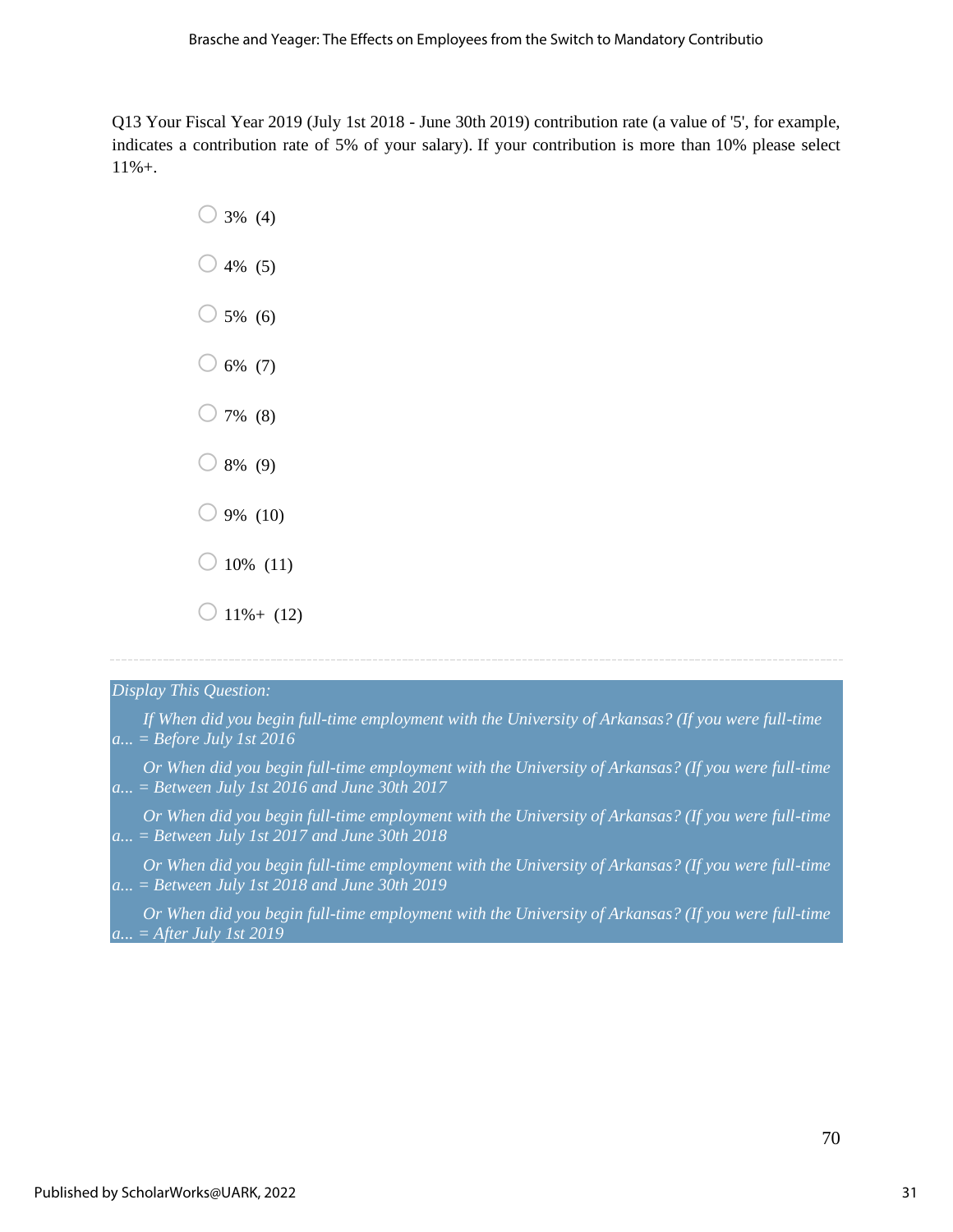Q14 Your Fiscal Year 2020 (July 1st 2019 - June 30th 2020) contribution rate (a value of '5', for example, indicates a contribution rate of 5% of your salary). If your contribution is more than 10% please select 11%+.

> $\bigcirc$  4% (4)  $\bigcirc$  5% (5)  $\bigcirc$  6% (6)  $\bigcirc$  7% (7)  $\bigcirc$  8% (8)  $\bigcirc$  9% (10)  $\bigcirc$  10% (11)  $\bigcirc$  11%+ (12)

**End of Block: Yearly Contribution Questions**

**Start of Block: Contribution Policy Questions**

*Display This Question: If When did you begin full-time employment with the University of Arkansas? (If you were full-time a... = Before July 1st 2016*

Q15 The University began mandatory contributions of 1% for full-time employees in Fiscal Year 2017 (Beginning July 1st 2016.). In your opinion, was your contribution rate in the previous Fiscal Year 2016 (July 1st 2015 to June 30th 2016) too high, too low, or just right?

> $\bigcirc$  Too high (1)  $\bigcirc$  Too low (2)  $\bigcirc$  Just right (3)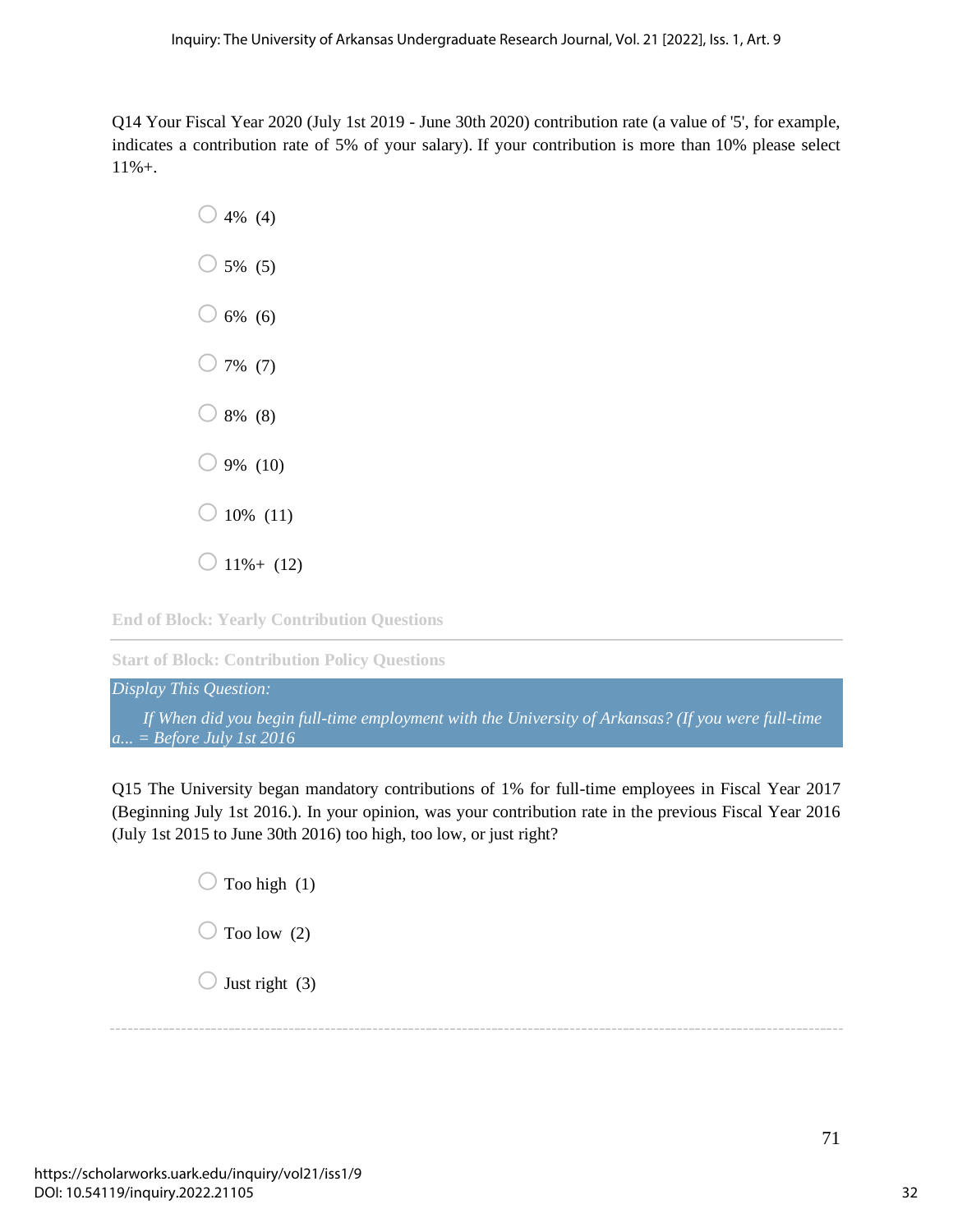Q16 I make a conscious effort each year to make the best decision about my retirement contribution rate.

| Extremely agree (1)            |  |
|--------------------------------|--|
| Somewhat agree (2)             |  |
| Neither agree nor disagree (3) |  |
| Somewhat disagree (4)          |  |
| Extremely disagree (5)         |  |
|                                |  |

Q17 In your opinion, is your contribution rate in the Fiscal Year 2020 (July 1st 2019 through June 30th 2020) too high, too low, or just right?

> $\bigcirc$  Too high (1)  $\bigcirc$  Too low (2)  $\bigcirc$  Just right (3)

Q18 At my current contribution rate, I believe I will be adequately prepared for retirement.

| $\bigcirc$ Extremely agree (1)            |
|-------------------------------------------|
| $\bigcirc$ Somewhat agree (2)             |
| $\bigcirc$ Neither agree nor disagree (3) |
| $\bigcirc$ Somewhat disagree (4)          |
| $\bigcup$ Extremely disagree (5)          |
|                                           |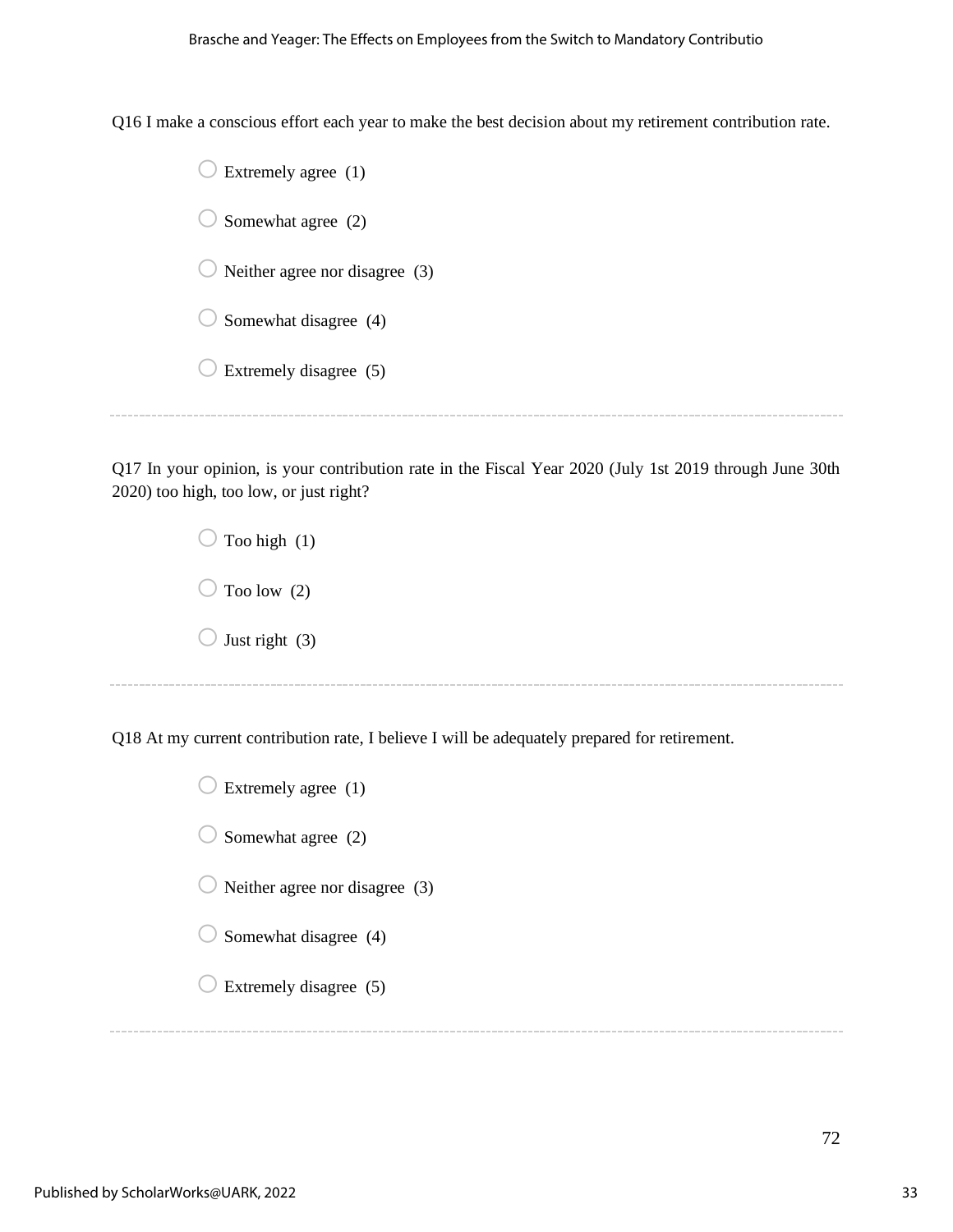Q19 I offset the adverse effect on my budget from mandatory University of Arkansas contributions by contributing less to my other long-term financial savings accounts.

| Extremely agree (1)            |
|--------------------------------|
| Somewhat agree (2)             |
| Neither agree nor disagree (3) |
| Somewhat disagree (4)          |
| Extremely disagree (5)         |
| $lm$ This Question:            |

*Display This Question: If Your Fiscal Year 2020 (July 1st 2019 - June 30th 2020) contribution rate (a value of '5', for exa... = 4%*

Q20 Are you planning to increase your contribution rate in the Fiscal Year 2021 (July 1st 2020 to June 30th 2021)?

> $\bigcirc$  Definitely yes (1)  $\bigcirc$  Probably yes (2)  $\bigcirc$  Might or might not (3)  $\bigcirc$  Probably not (4)  $\bigcirc$  Definitely not (5)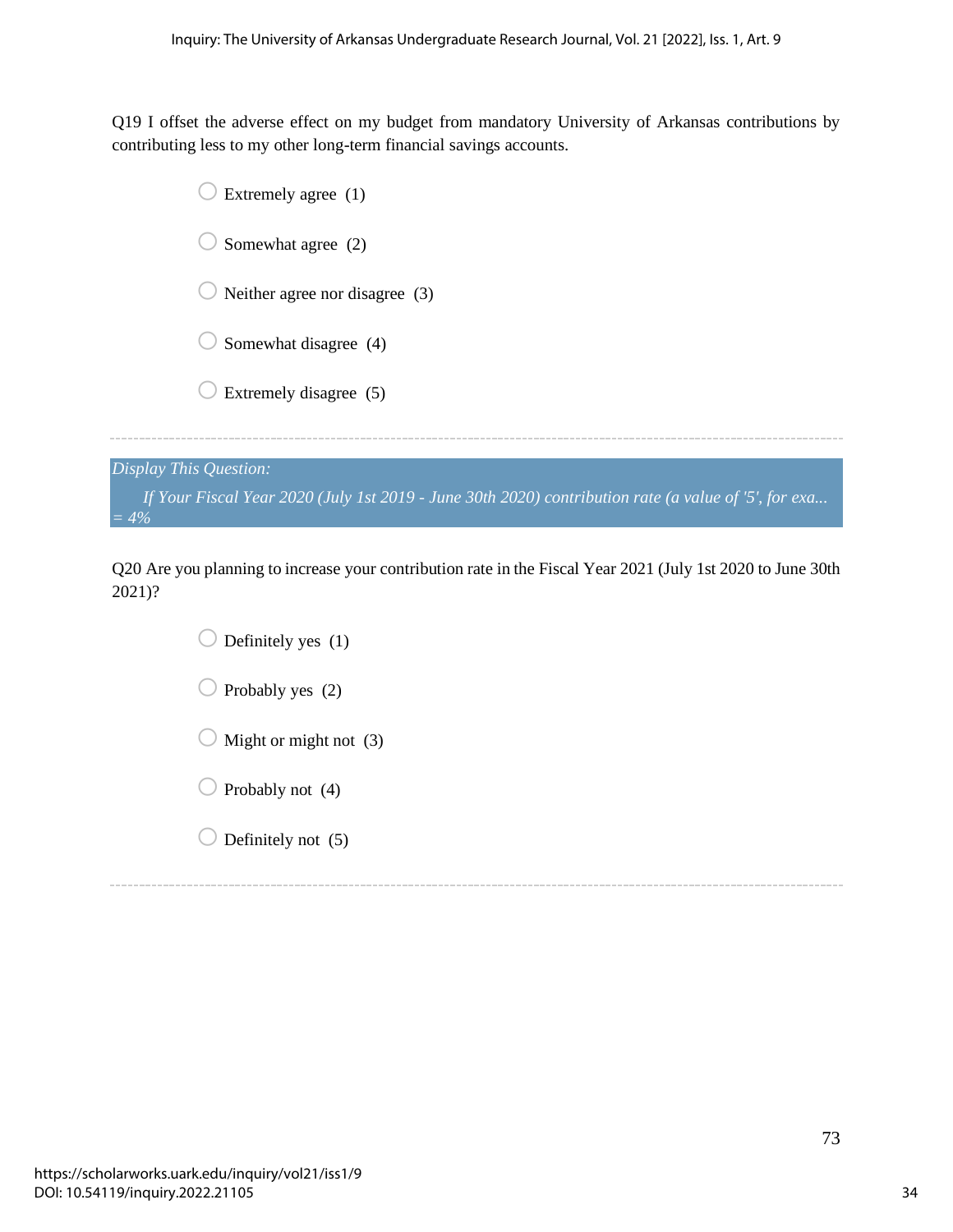Q21 If you were to get an increase in salary beyond the expected raise for cost of living (e.g. from a promotion), would you contribute a larger percent to retirement?

| Definitely yes (1)     |
|------------------------|
| Probably yes (2)       |
| Might or might not (3) |
| Probably not (4)       |
| Definitely not (5)     |
|                        |

Q22 Do you pay attention to the section on your paycheck that shows your retirement contributions?

 $\bigcirc$  Always (5)  $\sum$  Frequently (1)  $\bigcirc$  Sometimes (2)  $\sum$  Rarely (3)  $\bigcirc$  Never (4)

*Display This Question:*

*If Do you pay attention to the section on your paycheck that shows your retirement contributions?* = *Always*

*Or Do you pay attention to the section on your paycheck that shows your retirement contributions? = Frequently*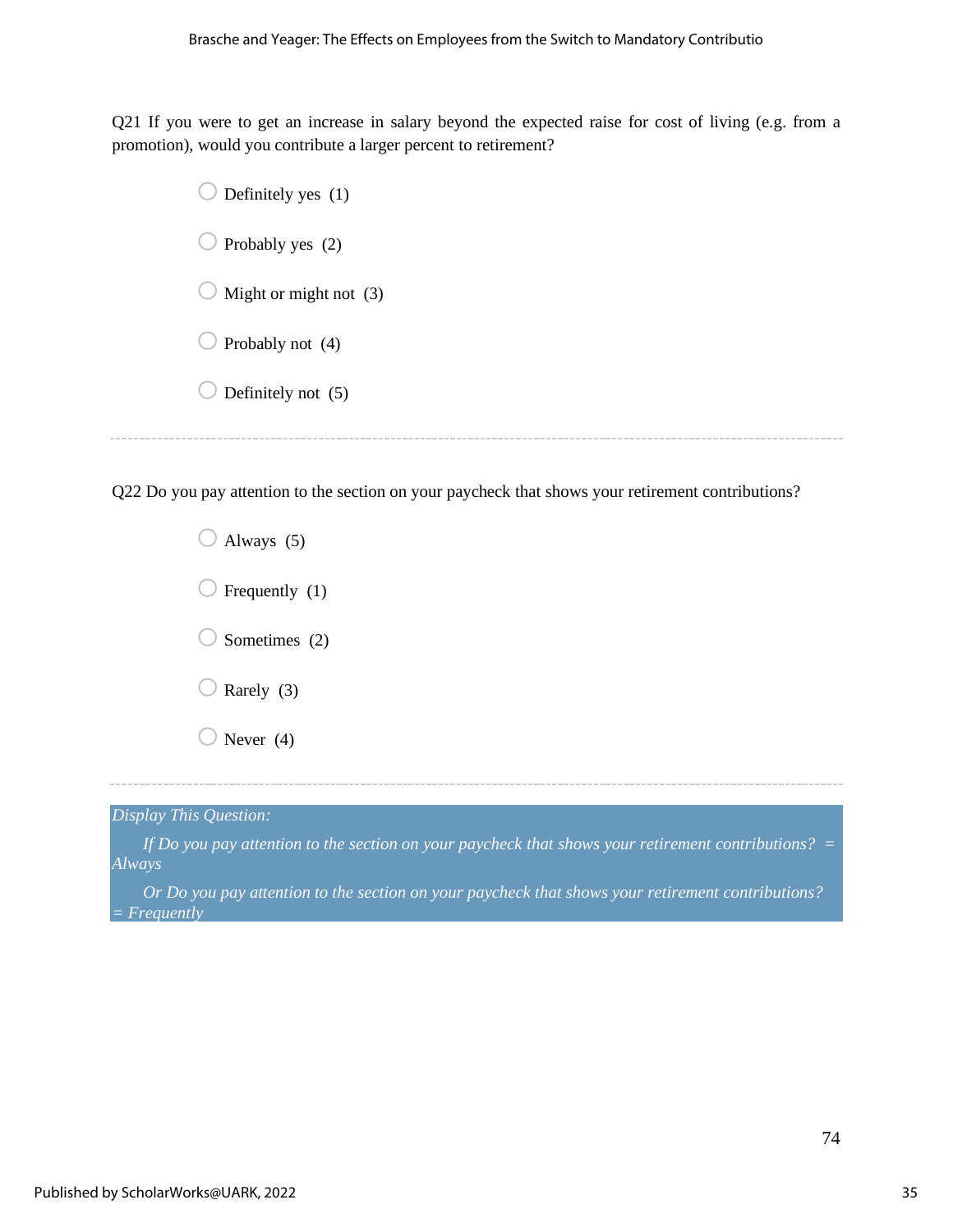Q23 Do you think of the section on your paycheck that shows your retirement contributions primarily as an addition to your retirement savings account or a reduction from your paycheck?

> $\bigcirc$  An addition (1)  $\bigcirc$  I am indifferent (2)  $\bigcirc$  A reduction (3)

**End of Block: Contribution Policy Questions**

**Start of Block: Likert Scale Questions**

Q24 I tend to procrastinate making financial decisions.

| Strongly agree (1)             |
|--------------------------------|
| Somewhat agree (2)             |
| Neither agree nor disagree (3) |
| Somewhat disagree (4)          |
| Strongly disagree (5)          |
|                                |

*Display This Question:*

*If Your Fiscal Year 2020 (July 1st 2019 - June 30th 2020) contribution rate (a value of '5', for exa... = 4%*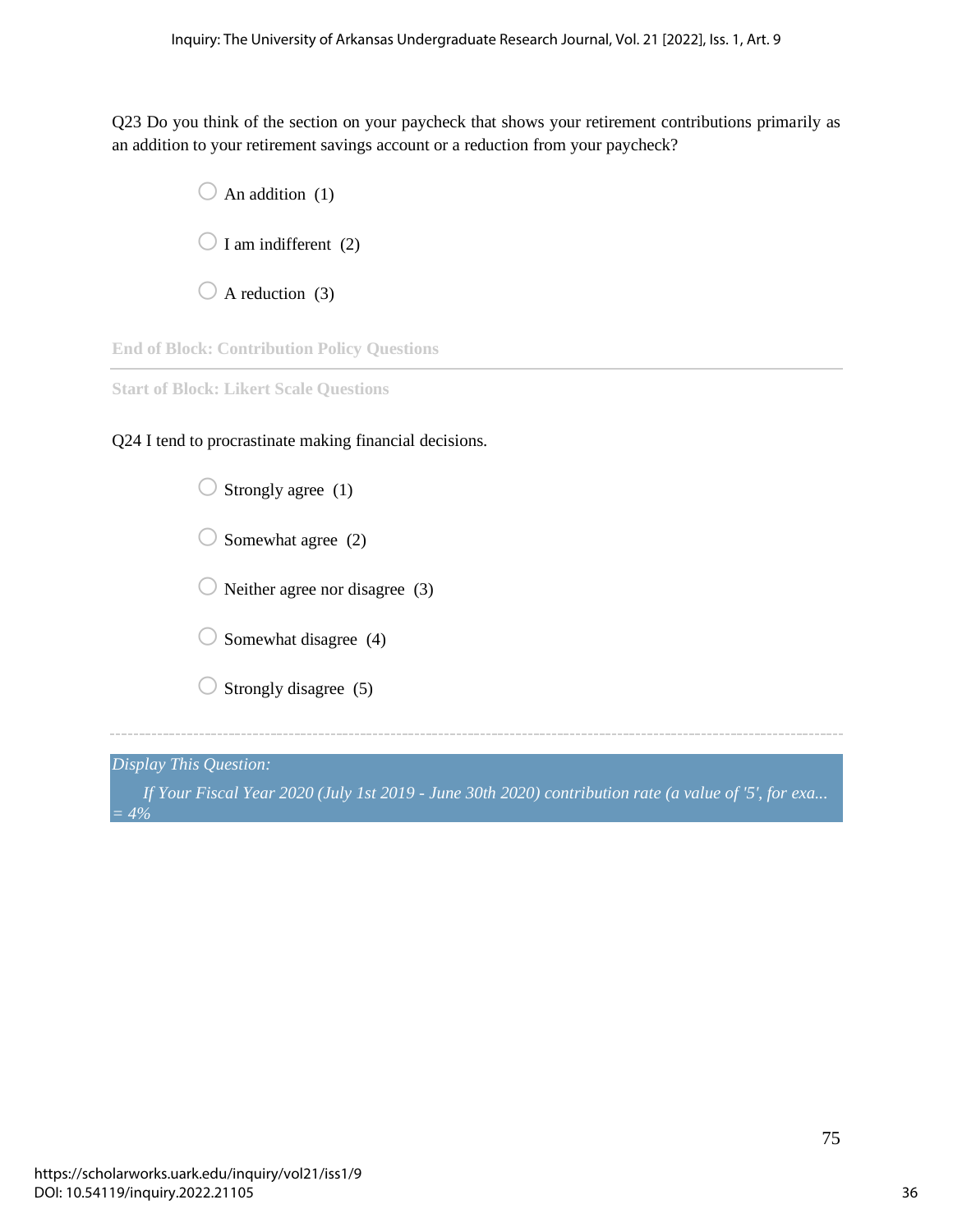Q25 When my mandatory contribution rate increases it has a negative effect on my budget and lifestyle.

|                        | Strongly agree (1)                                                                                   |
|------------------------|------------------------------------------------------------------------------------------------------|
|                        | Somewhat agree (2)                                                                                   |
|                        | Neither agree nor disagree (3)                                                                       |
|                        | Somewhat disagree (4)                                                                                |
|                        | Strongly disagree (5)                                                                                |
|                        |                                                                                                      |
| Display This Question: |                                                                                                      |
| $= 4\%$                | If Your Fiscal Year 2020 (July 1st 2019 - June 30th 2020) contribution rate (a value of '5', for exa |

Q26 If I could afford to contribute 10% in order to receive the highest retirement matchings from the university, I would.

> $\bigcirc$  Definitely yes (1)  $\bigcirc$  Probably yes (2)  $\bigcirc$  Might or might not (3)  $\bigcirc$  Probably no (4)  $\bigcirc$  Definitely no (5)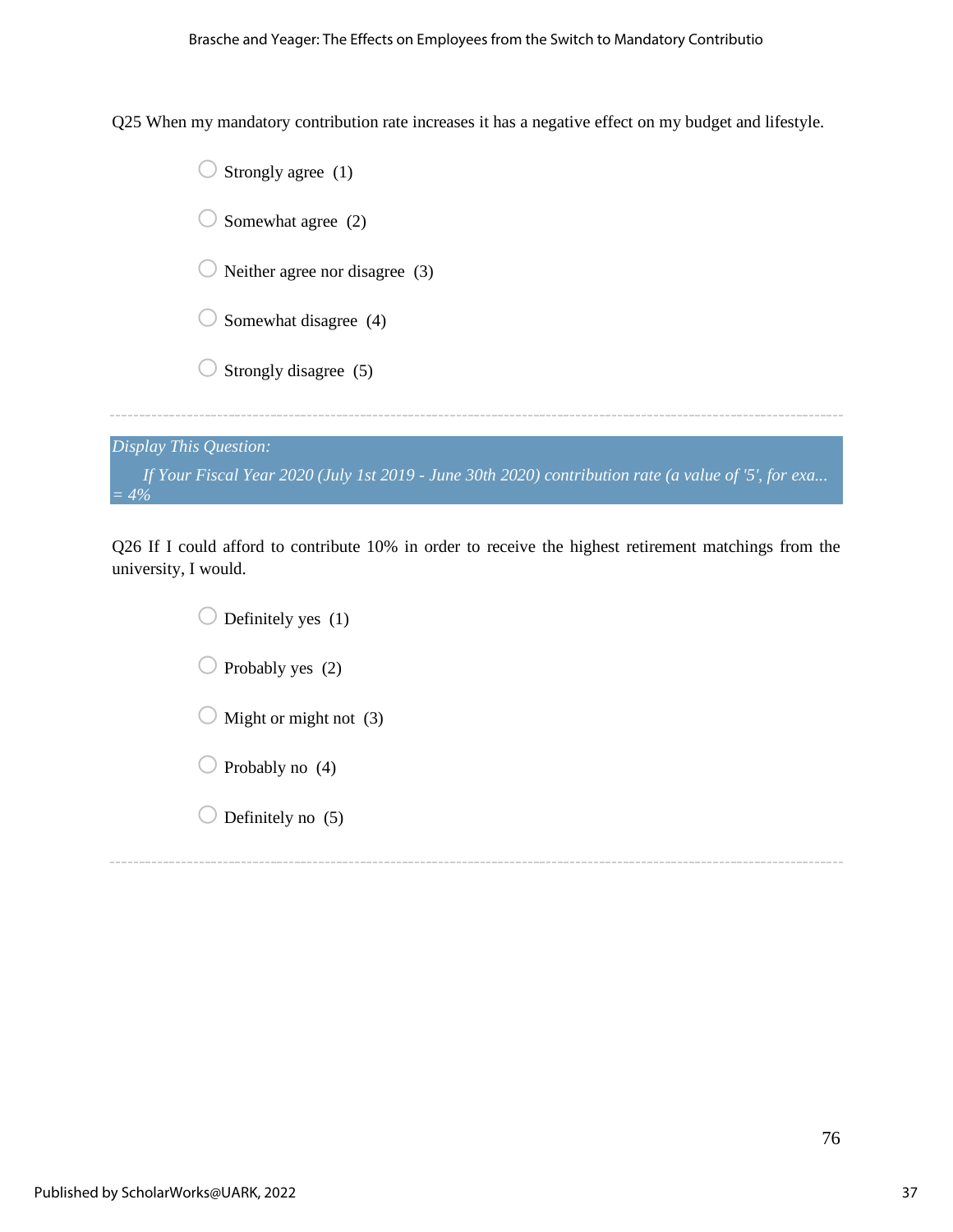Q27 After paying for necessities each month I have very little disposable income.

|                        | Strongly agree (1)                                                                                   |
|------------------------|------------------------------------------------------------------------------------------------------|
|                        | Somewhat agree (2)                                                                                   |
|                        | Neither agree nor disagree (3)                                                                       |
|                        | Somewhat disagree (4)                                                                                |
|                        | Strongly disagree (5)                                                                                |
|                        |                                                                                                      |
| Display This Question: |                                                                                                      |
| $= 4\%$                | If Your Fiscal Year 2020 (July 1st 2019 - June 30th 2020) contribution rate (a value of '5', for exa |

Q28 The adverse effect on my budget has gotten easier to accept as the mandatory contribution rate has risen each fiscal year.

> $\bigcirc$  Strongly agree (1)  $\bigcirc$  Somewhat agree (2)  $\bigcirc$  Neither agree nor disagree (3)  $\bigcirc$  Somewhat disagree (4)  $\bigcirc$  Strongly disagree (5)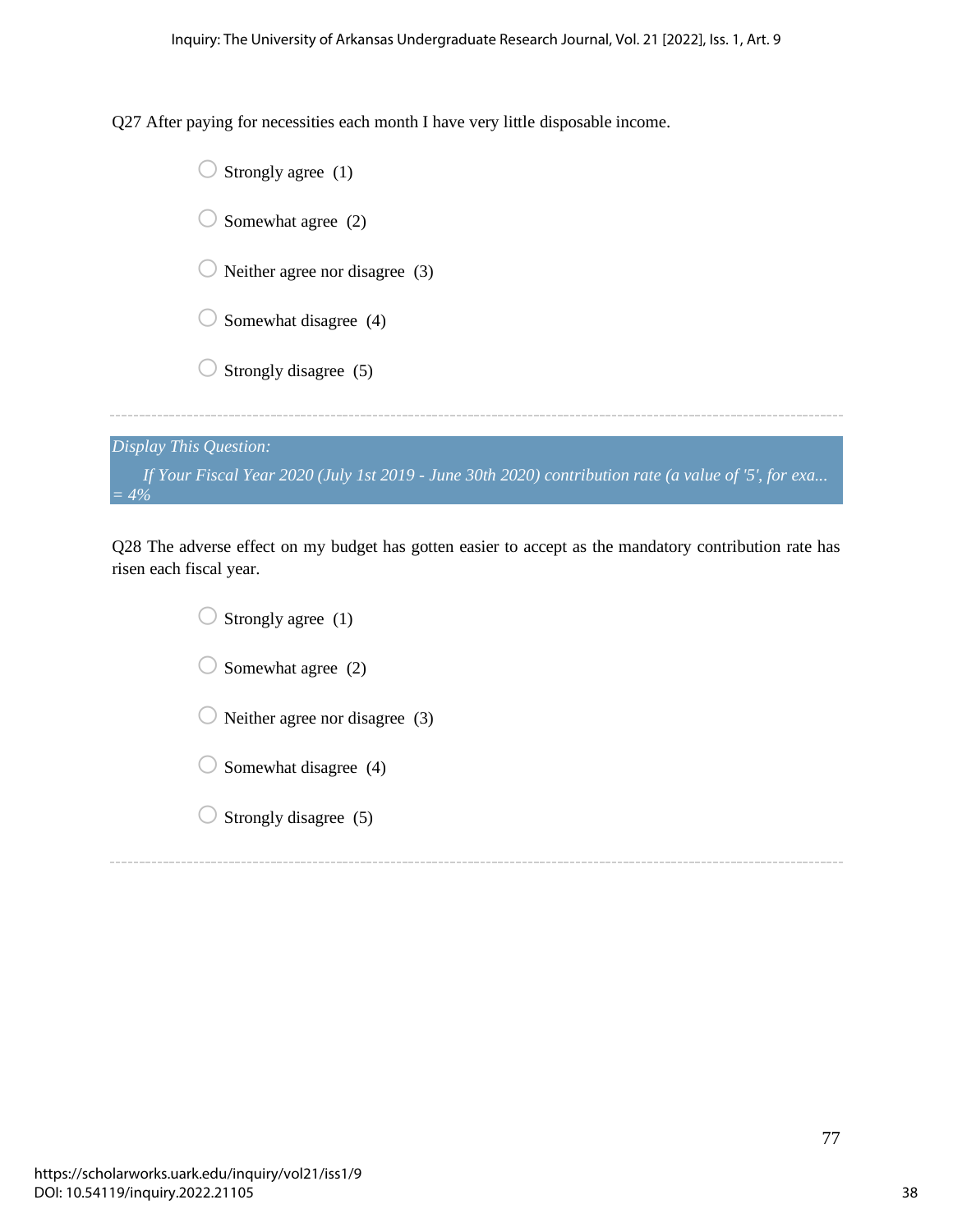Q29 I am satisfied with the mandatory contribution changes to the University's Retirement Plan because they have made me better prepared for retirement.

> Strongly agree  $(1)$ Somewhat agree  $(2)$  $\bigcup$  Neither agree nor disagree (3) Somewhat disagree (4) Strongly disagree  $(5)$

**End of Block: Likert Scale Questions**

**Start of Block: Meal Tickets Questions**

Q30 Now we will present you with a hypothetical situation. Please answer the following questions after careful consideration of this situation. Situation: Suppose you win ten certificates, each of which can be used (once) to receive a "dream restaurant night." On each such night, you and a companion will get the best table and an unlimited budget for food and drink at a restaurant of your choosing. There will be no cost to you: all payments, including gratuities, come as part of the prize. The certificates are available for immediate use, starting tonight, and there is an absolute guarantee that they will be honored by any restaurant you select if they are used within a two-year window. If they are not used up within this two-year period, however, any that remain are valueless.

Q31 From your current perspective, how many of the ten certificates would you ideally like to use in year 1 (as opposed to year 2)?

| $\mathbf{r}$ . The same is the same of $\mathbf{r}$<br>$\overline{0}$ |  | $1 \t 2 \t 3 \t 4 \t 5 \t 6 \t 7 \t 8$ |  |  | 9 | 10 |
|-----------------------------------------------------------------------|--|----------------------------------------|--|--|---|----|
| Year $1()$                                                            |  |                                        |  |  |   |    |
|                                                                       |  |                                        |  |  |   |    |

78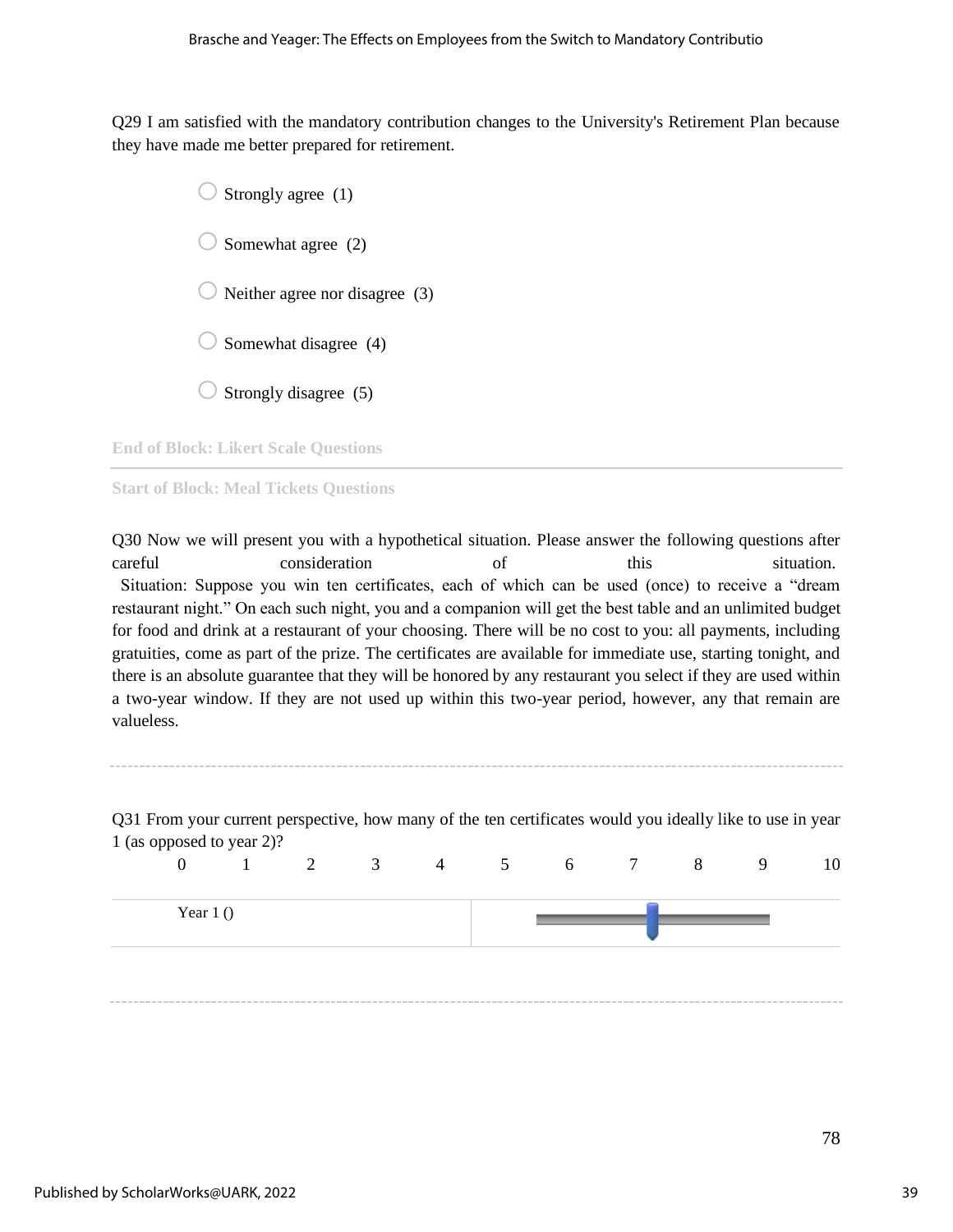#### Inquiry: The University of Arkansas Undergraduate Research Journal, Vol. 21 [2022], Iss. 1, Art. 9

Q32 Some people might be tempted to depart from their ideal allocation. Which of the following best describes you?

| than would be ideal. (1)                                                                                                                                                                    |              |                |                |                |                                                     |                 |        | $\bigcirc$ I would be strongly/somewhat tempted to keep more certificates for use in the second year  |   |    |
|---------------------------------------------------------------------------------------------------------------------------------------------------------------------------------------------|--------------|----------------|----------------|----------------|-----------------------------------------------------|-----------------|--------|-------------------------------------------------------------------------------------------------------|---|----|
|                                                                                                                                                                                             |              |                |                |                | I would have no temptation in either direction. (2) |                 |        |                                                                                                       |   |    |
| be ideal. $(3)$                                                                                                                                                                             |              |                |                |                |                                                     |                 |        | $\bigcirc$ I would be somewhat/strongly tempted to use more certificates in the first year than would |   |    |
| Q33 If you were to give in to your temptation, how many certificates do you think you would use in year 1<br>(as opposed to year 2)?                                                        |              |                |                |                |                                                     |                 |        |                                                                                                       |   |    |
| $\overline{0}$                                                                                                                                                                              | $\mathbf{1}$ | $\overline{2}$ | $3^{\circ}$    | $\overline{4}$ | 5 <sup>5</sup>                                      | 6               | $\tau$ | 8                                                                                                     | 9 | 10 |
| Year $1()$                                                                                                                                                                                  |              |                |                |                |                                                     |                 |        |                                                                                                       |   |    |
| Q34 Based on your most accurate forecast of how you think you would actually behave, how many of the<br>nights would you end up using in year 1 (as opposed to year 2)?<br>$\boldsymbol{0}$ | $\mathbf{1}$ | 2              | $\overline{3}$ | $\overline{4}$ | $5\overline{)}$                                     | $6\overline{6}$ | $\tau$ | 8                                                                                                     | 9 | 10 |
| Year $1()$                                                                                                                                                                                  |              |                |                |                |                                                     |                 |        |                                                                                                       |   |    |

**End of Block: Meal Tickets Questions**